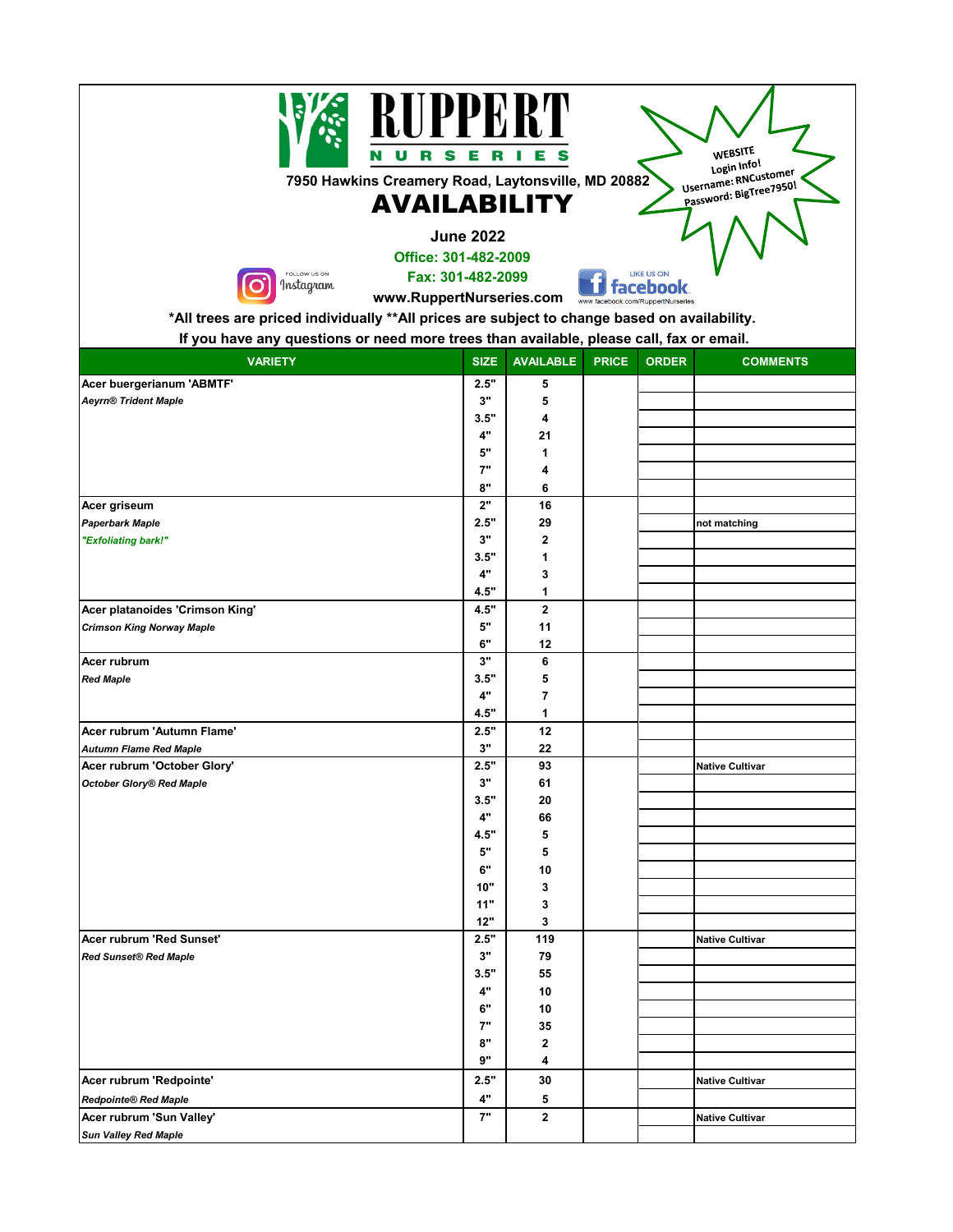| <b>VARIETY</b>                          | <b>SIZE</b> | <b>AVAILABLE</b>        | <b>PRICE</b> | <b>ORDER</b> | <b>COMMENTS</b>        |
|-----------------------------------------|-------------|-------------------------|--------------|--------------|------------------------|
| Acer saccharum 'Bonfire'                | 2.5"        | 11                      |              |              | <b>Native Cultivar</b> |
| <b>Bonfire™ Maple</b>                   |             |                         |              |              |                        |
| Acer saccharum 'Commemoration'          | 6"          | 9                       |              |              | <b>Native Cultivar</b> |
| <b>Commemoration® Sugar Maple</b>       | 7"          | 6                       |              |              |                        |
|                                         | 8"          | $\overline{7}$          |              |              |                        |
|                                         | 9"          | 4                       |              |              |                        |
|                                         | 10"         | 4                       |              |              |                        |
| Acer saccharum 'Green Mountain'         | 2.5"        | 15                      |              |              | <b>Native Cultivar</b> |
| <b>Green Mountain Sugar Maple</b>       | 3"          | 3                       |              |              |                        |
|                                         | 4.5"        | $\mathbf{2}$            |              |              |                        |
|                                         | 5"          | 6                       |              |              |                        |
|                                         | 6"          | 4                       |              |              |                        |
|                                         | 7"          | 13                      |              |              |                        |
|                                         | 8"          | 9                       |              |              |                        |
|                                         | 9"          | 4                       |              |              |                        |
|                                         | 10"         | 4                       |              |              |                        |
| Acer saccharum 'Legacy'                 | 2.5"        | 11                      |              |              | <b>Native Cultivar</b> |
| Legacy® Sugar Maple                     | 3"          | 28                      |              |              |                        |
|                                         | 3.5"        | $\mathbf{2}$            |              |              |                        |
|                                         | 4"          | $\overline{\mathbf{2}}$ |              |              |                        |
|                                         | 4.5"        | 1                       |              |              |                        |
|                                         | 6"          | 1                       |              |              |                        |
|                                         | 7"          | $\overline{7}$          |              |              |                        |
|                                         | 8"          | 13                      |              |              |                        |
|                                         | 9"          | 8                       |              |              |                        |
| Acer truncatum 'Pacific Sunset'         | 9"          | 10                      |              |              |                        |
| <b>Pacific Sunset® Maple</b>            |             |                         |              |              |                        |
| Acer x freemanii 'Armstrong'            | 2.5"<br>3"  | 14                      |              |              |                        |
| <b>Armstrong Maple</b>                  | 3.5"        | 3                       |              |              |                        |
| "Uniquely shaped, columnar, red maple!" | 4"          | 1<br>3                  |              |              |                        |
|                                         | 5"          | 6                       |              |              |                        |
|                                         | 6"          | 6                       |              |              |                        |
|                                         | 7"          | 8                       |              |              |                        |
|                                         | 8"          | 15                      |              |              |                        |
|                                         | 9"          | 19                      |              |              |                        |
|                                         | 10"         | 4                       |              |              |                        |
|                                         | 11"         | 5                       |              |              |                        |
|                                         | 12"         | 3                       |              |              |                        |
| Acer x freemanii 'Autumn Blaze'         | 2.5"        | 9                       |              |              |                        |
| Autumn Blaze Red Maple                  |             |                         |              |              |                        |
| Aesculus pavia                          | $4-5"$      | 8                       |              |              | Native                 |
| <b>Red Buckeye</b>                      | $8 - 10'$   | 11                      |              |              |                        |
|                                         | $10-12'$    | $\overline{7}$          |              |              |                        |
| Aesculus x carnea 'Fort McNair'         | 2"          | 11                      |              |              |                        |
| <b>Fort McNair Horsechestnut</b>        | 2.5"        | 11                      |              |              |                        |
| Aronia arbutifolia 'Brilliantissima'    | $8 - 10'$   | $\mathbf{1}$            |              |              | Native Cultivar        |
| <b>Red Chokeberry</b>                   |             |                         |              |              |                        |
| Asimina triloba                         | 3"          | 1                       |              |              | Native                 |
| <b>Common Pawpaw</b>                    | 3.5"        | 1                       |              |              |                        |
|                                         | 4.5"        | 1                       |              |              |                        |
|                                         | $5"$        | 3                       |              |              |                        |
|                                         | 5"          | 1                       |              |              | <b>Espalier Form</b>   |
| Betula nigra - 1S                       | 6"          | 2                       |              |              | Native                 |
| <b>Single Stem River Birch</b>          | $7"$        | 1                       |              |              |                        |
| Betula nigra - 3S                       | 24-26'      | 1                       |              |              | Native                 |
| Multi Stem River Birch (three stems)    | 26-28'      | 1                       |              |              |                        |
| Betula nigra 'BNMTF" - 1S               | 2.5"        | 8                       |              |              | Native Cultivar        |
| Single Stem Dura-Heat® Birch            | 3"          | 3                       |              |              |                        |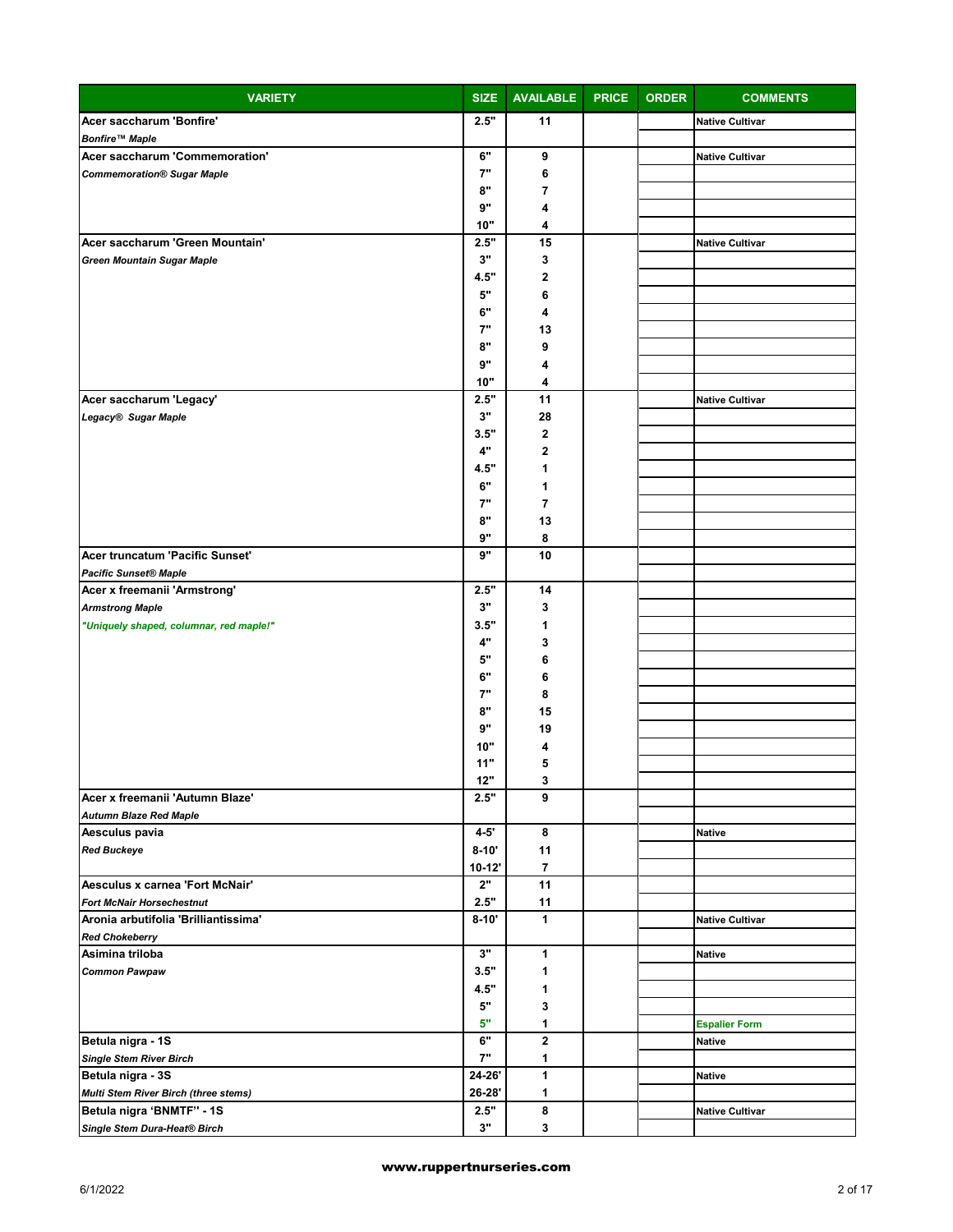| <b>VARIETY</b>                                 | <b>SIZE</b>      | <b>AVAILABLE</b>        | <b>PRICE</b> | <b>ORDER</b> | <b>COMMENTS</b>            |
|------------------------------------------------|------------------|-------------------------|--------------|--------------|----------------------------|
|                                                | 3.5"             | 1                       |              |              |                            |
|                                                | 4"               | 1                       |              |              |                            |
|                                                | 6"               | 3                       |              |              | <b>Espalier Form</b>       |
|                                                | 7"               | 2                       |              |              |                            |
| Betula nigra 'BNMTF' - 3S                      | $10 - 12'$       | 1                       |              |              | Native Cultivar            |
| Multi-Stem Dura-Heat® Birch (three stems)      | $14 - 16'$       | 1                       |              |              |                            |
|                                                | $16-18'$         | 3                       |              |              |                            |
|                                                | $20 - 22"$       | 8                       |              |              |                            |
|                                                | $22 - 24'$       | 11                      |              |              |                            |
|                                                | 24-26'           | 1                       |              |              |                            |
|                                                | 26-28'           | 4                       |              |              |                            |
|                                                | 28-30'           | 4                       |              |              |                            |
|                                                | $30'+$           | 8                       |              |              |                            |
| Betula nigra 'BNMTF' - 4S                      | $8 - 10'$        | 49                      |              |              | <b>Native Cultivar</b>     |
| Multi-Stem Dura-Heat® Birch (four stems)       | $10-12'$         | 15                      |              |              |                            |
| Betula nigra 'Cully' - 1S                      | 2.5"             | 17                      |              |              | <b>Native Cultivar</b>     |
| Single Stem Heritage® Birch                    | 3"               | 18                      |              |              |                            |
|                                                | 4.5"             | 3                       |              |              |                            |
|                                                | 5"               | 4                       |              |              |                            |
|                                                | 6"               | 1                       |              |              |                            |
|                                                | 7"               | 2                       |              |              |                            |
|                                                | 15"              | 1                       |              |              |                            |
| Betula nigra 'Cully' - 3S                      | $10 - 12'$       | 53                      |              |              | <b>Native Cultivar</b>     |
| Multi-Stem Heritage® Birch (three stems)       | $12 - 14'$       | 14                      |              |              |                            |
|                                                | $16 - 18'$       | 6                       |              |              |                            |
|                                                | 18-20'           | 2                       |              |              |                            |
|                                                | 20-22'<br>22-24' | 1<br>7                  |              |              |                            |
|                                                | 24-26'           | 10                      |              |              |                            |
|                                                | 28-30'           | $\overline{7}$          |              |              |                            |
|                                                | $30' +$          | 36                      |              |              |                            |
| Carpinus betulus 'Fastigiata'                  | 4"               | 1                       |              |              | <b>High Branched</b>       |
| Pyramidal European Hornbeam                    | 4"               | 2                       |              |              | Low Branched, don't match  |
|                                                | 5"               | 9                       |              |              | <b>High Branched</b>       |
|                                                | 6"               | 11                      |              |              | <b>High Branched</b>       |
|                                                | 6"               | 3                       |              |              | <b>Box Form</b>            |
|                                                | 7"               | $\overline{\mathbf{r}}$ |              |              | <b>High Branched</b>       |
|                                                | 7"               | $\overline{\mathbf{2}}$ |              |              | <b>Box Form</b>            |
|                                                | 8"               | 5                       |              |              | <b>High Branched</b>       |
|                                                | 9"               | 6                       |              |              | <b>High Branched</b>       |
| Carpinus betulus 'Frans Fontaine'              | 2.5"             | 6                       |              |              | Low Branched               |
| Fontaine European Hornbeam                     | 3"               | 2                       |              |              | Low Branched               |
| "Perfect for a formal garden or a tight space" | 3.5"             | 4                       |              |              | Low Branched; not matching |
|                                                | 4"               | 2                       |              |              | <b>High Branched</b>       |
|                                                | 4.5"             | 1                       |              |              | <b>High Branched</b>       |
|                                                | 5"               | 4                       |              |              | <b>High Branched</b>       |
|                                                | 6"               | 4                       |              |              | <b>High Branched</b>       |
| Carpinus caroliniana                           | 2.5"             | 6                       |              |              | Native                     |
| <b>American Hornbeam</b>                       | 3"               | 5                       |              |              |                            |
|                                                | 3"               | 1                       |              |              | <b>Espalier Form</b>       |
|                                                | 3.5"             | 7                       |              |              |                            |
|                                                | 4"               | 4                       |              |              |                            |
| Catalpa speciosa                               | 3"               | 13                      |              |              | <b>Native</b>              |
| <b>Northern Catalpa</b>                        | 3.5"             | 13                      |              |              |                            |
|                                                | 4"               | 13                      |              |              |                            |
|                                                | 4.5"             | 8                       |              |              |                            |
|                                                | 5"               | 10                      |              |              |                            |
|                                                | 6"               | 4                       |              |              |                            |
| Catalpa speciosa - 3S                          | $10-12'$         | 3                       |              |              | <b>Native</b>              |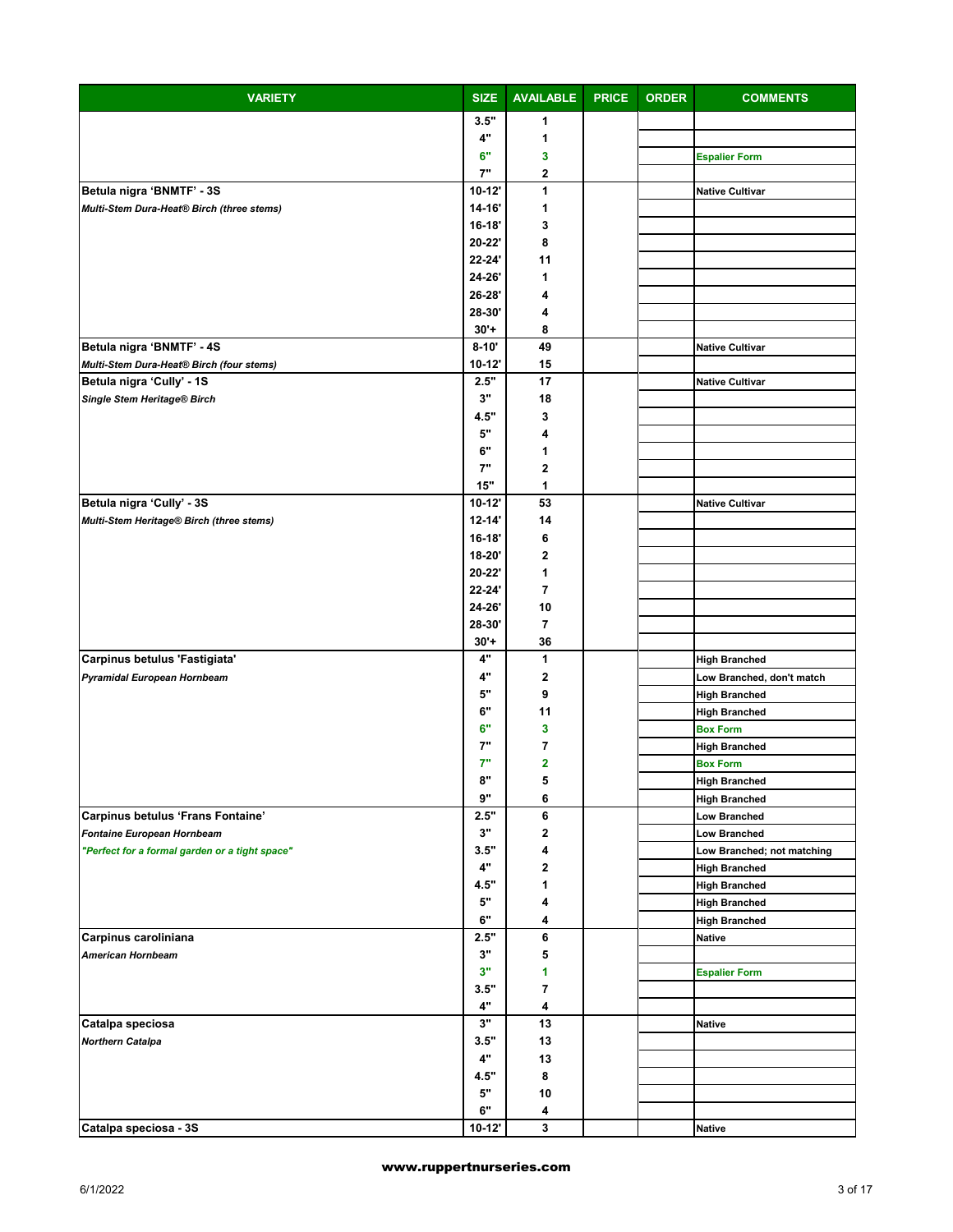| <b>VARIETY</b>                                     | <b>SIZE</b> | <b>AVAILABLE</b>        | <b>PRICE</b> | <b>ORDER</b> | <b>COMMENTS</b>        |
|----------------------------------------------------|-------------|-------------------------|--------------|--------------|------------------------|
|                                                    | $12 - 14'$  | 5                       |              |              |                        |
| Multi-Stem Northern Catalpa<br>Celtis occidentalis | 2.5"        | 5                       |              |              | <b>Native</b>          |
| <b>Common Hackberry</b>                            | 3"          | 3                       |              |              |                        |
| "Interesting, corky looking bark"                  | 3.5"        | 3                       |              |              |                        |
|                                                    | 4"          | 9                       |              |              |                        |
|                                                    | 4.5"        | 7                       |              |              |                        |
|                                                    | 5"          | 6                       |              |              |                        |
|                                                    | 6"          | $\overline{2}$          |              |              |                        |
| Celtis occidentalis 'Chicagoland'                  | 4.5"        | 5                       |              |              | <b>Native Cultivar</b> |
| <b>Chicagoland Hackberry</b>                       | $5"$        | 3                       |              |              |                        |
| Cercidiphyllum japonicum                           | 3.5"        | 1                       |              |              |                        |
| Single Stem Katsura Tree                           | 4"          | 3                       |              |              |                        |
|                                                    | 4.5"        | 4                       |              |              |                        |
|                                                    | $5"$        | 10                      |              |              |                        |
|                                                    | 6"          | 5                       |              |              | two are low branched   |
|                                                    | 7"          | $\overline{\mathbf{2}}$ |              |              | low branched           |
| Cercis canadensis                                  | 2"          | $\mathbf 2$             |              |              | <b>Native</b>          |
| <b>Eastern Redbud</b>                              | 2.5"        | 4                       |              |              |                        |
|                                                    | 3"          | 1                       |              |              | <b>Native</b>          |
|                                                    | $3.5"$      | $\mathbf 2$             |              |              |                        |
|                                                    | 8"          | 1                       |              |              |                        |
|                                                    | 10"         | 1                       |              |              |                        |
| Cercis canadensis MS                               | $10 - 12'$  | 1                       |              |              | <b>Native</b>          |
| Multi-Stem Eastern Redbud                          | $10-12'$    | 1                       |              |              | <b>Espalier Form</b>   |
|                                                    | $14 - 16'$  | 2                       |              |              |                        |
|                                                    | $16 - 18'$  | $\mathbf 2$             |              |              |                        |
|                                                    | 20-22'      | 5                       |              |              |                        |
| Cercis canadensis 'Forest Pansy'                   | 3"          | 1                       |              |              | <b>Native Cultivar</b> |
| <b>Forest Pansy Redbud</b>                         | 3.5"        | 3                       |              |              |                        |
|                                                    | 3.5"        | $\overline{\mathbf{2}}$ |              |              | <b>Espalier Form</b>   |
|                                                    | 4"          | 3                       |              |              |                        |
|                                                    | 4.5"        | 3                       |              |              |                        |
|                                                    | 6"          | 2                       |              |              |                        |
|                                                    | 7"          | 2                       |              |              |                        |
|                                                    | 8"          | 1                       |              |              |                        |
|                                                    | 9"          | 1                       |              |              |                        |
|                                                    | 10"         | $\mathbf 2$             |              |              |                        |
|                                                    | 11"         | 3                       |              |              |                        |
| Cercis canadensis 'Forest Pansy' MS                | $10 - 12'$  | $\mathbf{3}$            |              |              | <b>Native Cultivar</b> |
| Multi-Stem Forest Pansy Redbud                     | $12 - 14'$  | 1                       |              |              |                        |
|                                                    | $14 - 16'$  | $\mathbf{2}$            |              |              |                        |
| Cercis canadensis 'Merlot'                         | 2"          | 36                      |              |              |                        |
| <b>Merlot Redbud</b>                               |             |                         |              |              |                        |
| <b>Cladrastis kentuckea</b>                        | 2.5"        | 7                       |              |              | <b>Native</b>          |
| American Yellowwood                                | 3.5"        | 5                       |              |              |                        |
|                                                    | 4"          | 3                       |              |              |                        |
|                                                    | 6"          | 2                       |              |              |                        |
| Cladrastis kentuckea 'Perkins Pink'                | 2.5"        | 49                      |              |              | <b>Native Cultivar</b> |
| <b>Perkins Pink Yellowwood</b>                     | 3"          | 9                       |              |              |                        |
|                                                    | $3.5"$      | 3                       |              |              |                        |
|                                                    | 4"          | $\mathbf 2$             |              |              |                        |
|                                                    | 6"          | 1                       |              |              |                        |
| Cornus florida 'Appalachian Spring'                | 2.5"        | $\mathbf 2$             |              |              | <b>Native Cultivar</b> |
| Appalachian Spring Dogwood                         | 3"          | 4                       |              |              |                        |
| Cornus kousa                                       | $3.5"$      | 4                       |              |              |                        |
| <b>Chinese Dogwood</b>                             | 4"          | 3                       |              |              |                        |
|                                                    | 4.5"        | 6                       |              |              |                        |
|                                                    | $5"$        | 4                       |              |              |                        |
|                                                    | 6"          | 6                       |              |              |                        |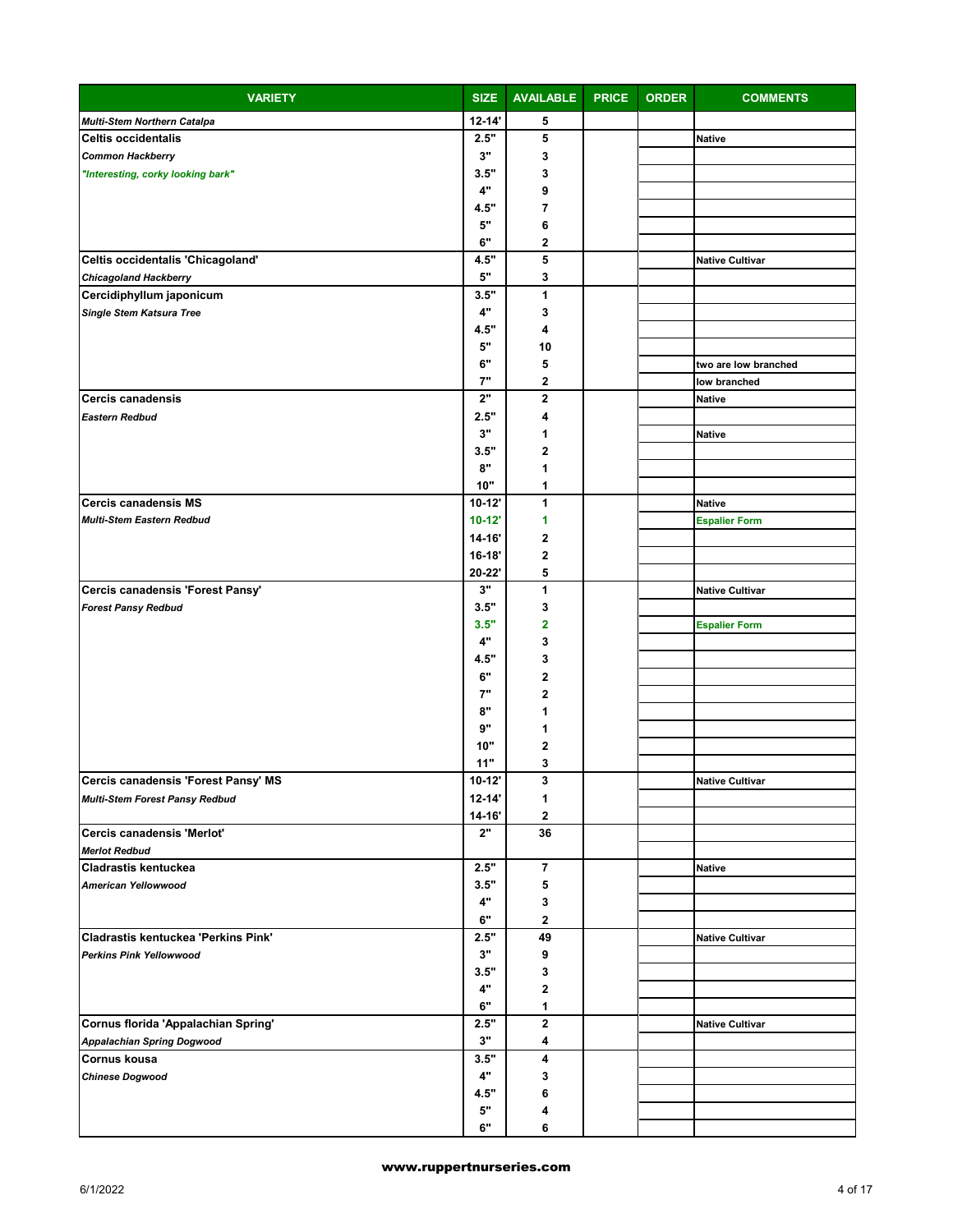| <b>VARIETY</b>                                                | <b>SIZE</b>      | <b>AVAILABLE</b> | <b>PRICE</b> | <b>ORDER</b> | <b>COMMENTS</b>        |
|---------------------------------------------------------------|------------------|------------------|--------------|--------------|------------------------|
| <b>Cornus kousa 'Chinensis'</b>                               | 2"               | 1                |              |              |                        |
| <b>Chinensis Chinese Dogwood</b>                              | 4"               | 6                |              |              |                        |
|                                                               | 5"               | 1                |              |              |                        |
| Cornus kousa 'Chinensis' MS                                   | $6 - 7'$         | 25               |              |              |                        |
| Multi-Stem Chinese Kousa Dogwood                              | $7-8'$           | 3                |              |              |                        |
|                                                               | $8 - 10'$        | 2                |              |              | not matching           |
|                                                               | $8 - 10'$        | 1                |              |              | <b>Espalier Form</b>   |
| Cornus kousa 'Samzam'                                         | 2"               | 16               |              |              |                        |
| Samaritan® Chinese Dogwood                                    | 2.5"             | 6                |              |              |                        |
| Cornus kousa 'Milky Way Select'                               | 2"               | 39               |              |              | not matching           |
| Milky Way Select Dogwood                                      | 2"               | 1                |              |              | <b>Espalier Form</b>   |
|                                                               | 2.5"             | 17               |              |              |                        |
|                                                               | 3"<br>3.5"       | 19               |              |              | not matching           |
|                                                               | 4"               | 22<br>10         |              |              | not matching           |
| Cornus mas 'Golden Glory'                                     | 2.5"             | 8                |              |              |                        |
| <b>Cornelian Cherry Dogwood</b>                               | 2.5"             | 1                |              |              | <b>Espalier Form</b>   |
| "Early spring flowers!"                                       | 3"               | 14               |              |              |                        |
|                                                               | 3.5"             | 9                |              |              |                        |
|                                                               | 4"               | 10               |              |              |                        |
| Cornus mas 'Golden Glory' MS                                  | $6 - 7'$         | 17               |              |              |                        |
| Multi-stem Cornelian Cherry Dogwood                           | $7-8'$           | 1                |              |              |                        |
|                                                               | $8 - 10'$        | 1                |              |              |                        |
|                                                               | $8 - 10'$        | 6                |              |              | <b>Espalier Form</b>   |
| <b>Cornus x 'Celestial Shadow'</b>                            | 2"               | 5                |              |              | don't match            |
| <b>Celestial Shadow® Dogwood</b>                              | 2.5"             | 1                |              |              | don't match            |
| Cornus x 'Rutdan' Celestial®                                  | 3.5"             | 3                |              |              |                        |
| Celestial® Dogwood                                            | 4"               | 4                |              |              |                        |
| <b>Crataegus virdis 'Winter King'</b>                         | 2"               | 15               |              |              | <b>Native Cultivar</b> |
| <b>Winter King Hawthorne</b>                                  | 2.5"             | 36               |              |              | not matching           |
| "Medium sized tree. Beautiful white flowers and red berries!" | 3"               | 24               |              |              | not matching           |
|                                                               | 3.5"             | 12               |              |              | not matching           |
|                                                               | 4"               | 15               |              |              | not matching           |
|                                                               | 4.5"             | 9                |              |              |                        |
|                                                               | 5"               | 1                |              |              |                        |
|                                                               | 6"               | 1                |              |              |                        |
| Cryptomeria japonica 'Yoshino'                                | $8 - 10'$        | 1                |              |              |                        |
| Japanese Cedar                                                | $10 - 12'$       | 5<br>2           |              |              |                        |
|                                                               | $12 - 14'$       |                  |              |              |                        |
|                                                               | 18-20'<br>20-22' | 1<br>1           |              |              |                        |
|                                                               | 26-28'           | 1                |              |              |                        |
|                                                               | $30' +$          | 14               |              |              |                        |
| Cryptomeria japonica 'Radicans'                               | $8 - 10'$        | 1                |              |              |                        |
| <b>Blue Green Japanese Cedar</b>                              | $10-12'$         | 2                |              |              |                        |
|                                                               | $12 - 14'$       | 2                |              |              |                        |
|                                                               | $14 - 16'$       | 23               |              |              |                        |
|                                                               | $16-18'$         | 20               |              |              |                        |
|                                                               | 18-20'           | 5                |              |              |                        |
|                                                               | 20-22'           | 9                |              |              |                        |
|                                                               | 22-24'           | 3                |              |              |                        |
|                                                               | 24-26'           | $\overline{7}$   |              |              |                        |
|                                                               | 26-28'           | 9                |              |              |                        |
| Cupressocyparis leylandii                                     | $10-12'$         | $\mathbf 2$      |              |              |                        |
| <b>Leyland Cypress</b>                                        | $12 - 14'$       | 14               |              |              |                        |
|                                                               | $12 - 14'$       | 2                |              |              | <b>Espalier Form</b>   |
|                                                               | 14-16'           | 12               |              |              |                        |
|                                                               | 15'              | 11               |              |              | <b>Box Form</b>        |
|                                                               | $16-18'$         | 9                |              |              |                        |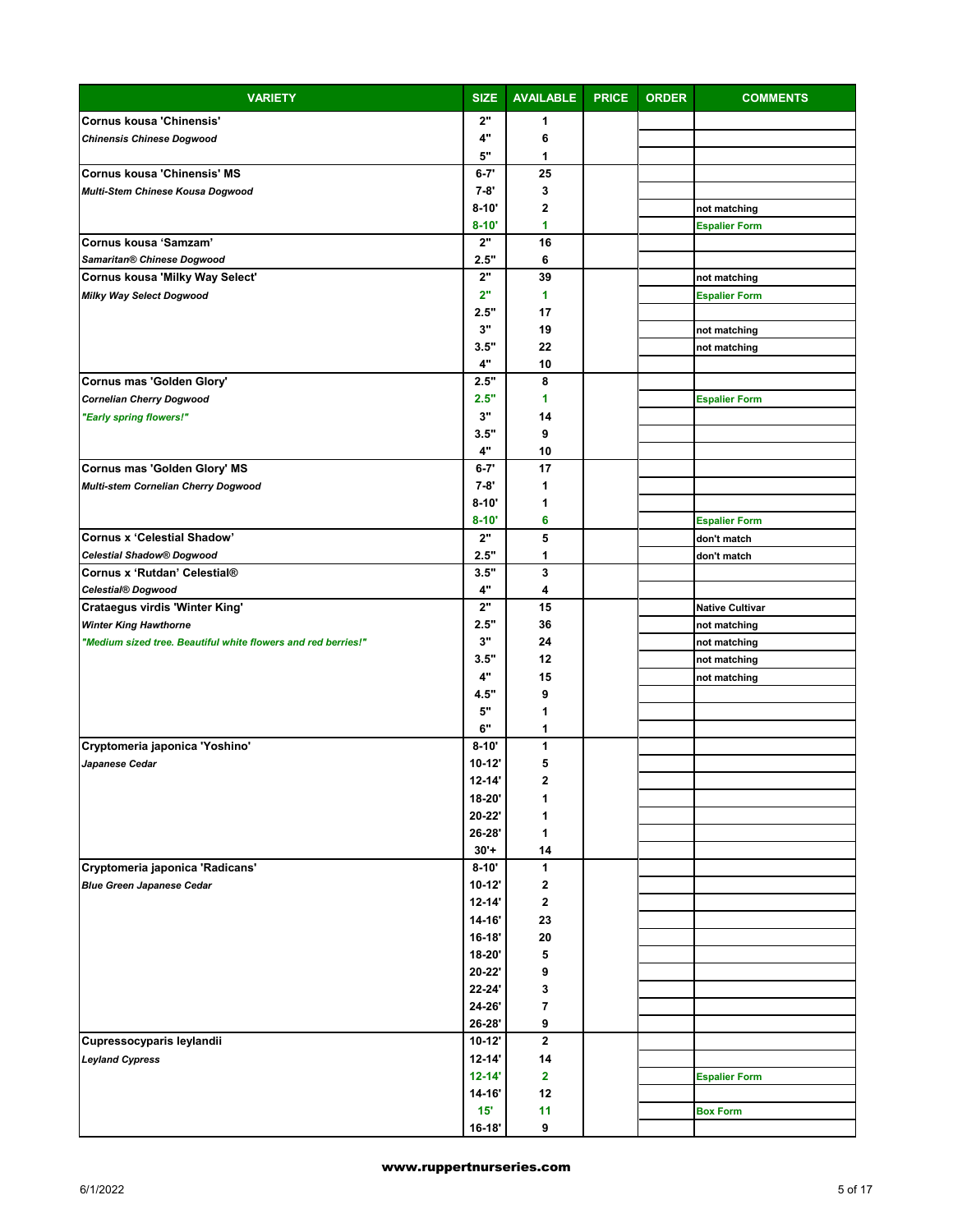| <b>VARIETY</b>                        | <b>SIZE</b> | <b>AVAILABLE</b> | <b>PRICE</b> | <b>ORDER</b> | <b>COMMENTS</b>        |
|---------------------------------------|-------------|------------------|--------------|--------------|------------------------|
|                                       | 18-20'      | 18               |              |              |                        |
|                                       | 20-22'      | 11               |              |              |                        |
|                                       | 22-24       | 10               |              |              |                        |
|                                       | 24-26'      | 7                |              |              |                        |
|                                       | 26-28'      | 12               |              |              |                        |
|                                       | $30'+$      | 5                |              |              |                        |
| Cupressocyparis 'Leighton Green'      | $8 - 10'$   | 10               |              |              |                        |
| <b>Leighton Green Leyland Cypress</b> |             |                  |              |              |                        |
| Cupressocyparis 'Murray'              | $16-18'$    | 37               |              |              |                        |
| <b>Murray Cypress</b>                 |             |                  |              |              |                        |
| Diospyros virginiana                  | 4"          | 1                |              |              | <b>Natural form</b>    |
| <b>Common Persimmon</b>               |             |                  |              |              |                        |
| Fagus grandifolia                     | 2.5"        | 34               |              |              | <b>Native</b>          |
| <b>American Beech</b>                 | 2.5"        | 5                |              |              | <b>Low Branched</b>    |
|                                       | 2.5"        | 9                |              |              | <b>Espalier Form</b>   |
|                                       | 3"          | 9                |              |              |                        |
|                                       | 3"          | 5                |              |              | <b>Espalier Form</b>   |
|                                       | 3.5"        | 20               |              |              |                        |
|                                       | 4"          | 6                |              |              |                        |
|                                       | 4.5"        | 21               |              |              |                        |
|                                       | $5"$        | 5                |              |              |                        |
|                                       | 6"          | 1                |              |              |                        |
| Fagus sylvatica 'Asplenifolia'        | $5"$        | 4                |              |              |                        |
| <b>Fernleaf European Beech</b>        | 6"          | 5                |              |              |                        |
|                                       | 7"          | $\mathbf 2$      |              |              |                        |
|                                       | 9"          | 1                |              |              |                        |
| Fagus sylvatica 'Pendula'             | 6"          | 4                |              |              |                        |
| <b>Weeping European Beech</b>         | 7"          | 1                |              |              |                        |
| Ginkgo biloba 'Autumn Gold'           | 2.5"        | 15               |              |              |                        |
| <b>Autumn Gold Ginkgo</b>             | 3.5"        | 5                |              |              | not matching           |
|                                       | 4"          | 5                |              |              |                        |
|                                       | 4.5"        | 7                |              |              |                        |
|                                       | $5"$        | 9                |              |              |                        |
|                                       | 7"          | $\mathbf 2$      |              |              |                        |
|                                       | 8"          | 1                |              |              |                        |
| Ginkgo biloba 'Presidential Gold'     | 2.5"        | $\bf 7$          |              |              |                        |
| <b>Presidential Gold Ginkgo</b>       |             |                  |              |              |                        |
| Ginkgo biloba 'PNI 2720'              | 2.5"        | 23               |              |              |                        |
| Princeton Sentry® Ginkgo              | 3"          | 1                |              |              |                        |
| Gleditsia triacanthos 'Shademaster'   | 2"          | 13               |              |              | <b>Native Cultivar</b> |
| Shademaster® Honeylocust              | 2.5"        | 34               |              |              |                        |
|                                       | 3"          | 11               |              |              |                        |
|                                       | 3.5"        | 9                |              |              |                        |
|                                       | 4"          | 4                |              |              |                        |
|                                       | 4.5"<br>5"  | 1                |              |              |                        |
|                                       | 6"          | 7                |              |              |                        |
|                                       | 7"          | 2<br>3           |              |              |                        |
|                                       | 8"          | 3                |              |              |                        |
| Gleditsia triacanthos 'Skycole'       | $2"$        | $\bf 7$          |              |              |                        |
| <b>Skyline® Honeylocust</b>           | 2.5"        | 19               |              |              | <b>Native Cultivar</b> |
|                                       | 3"          | 7                |              |              |                        |
|                                       | 6"          | 5                |              |              |                        |
|                                       | 7"          | 2                |              |              |                        |
|                                       | 8"          | 1                |              |              |                        |
|                                       | 9"          | 2                |              |              |                        |
| Gleditsia triacanthos 'Draves'        | 2.5"        | $\mathbf{3}$     |              |              | <b>Native Cultivar</b> |
| <b>Street Keeper® Honeylocust</b>     | 3"          | 14               |              |              |                        |
|                                       | 3.5"        | $\mathbf 3$      |              |              |                        |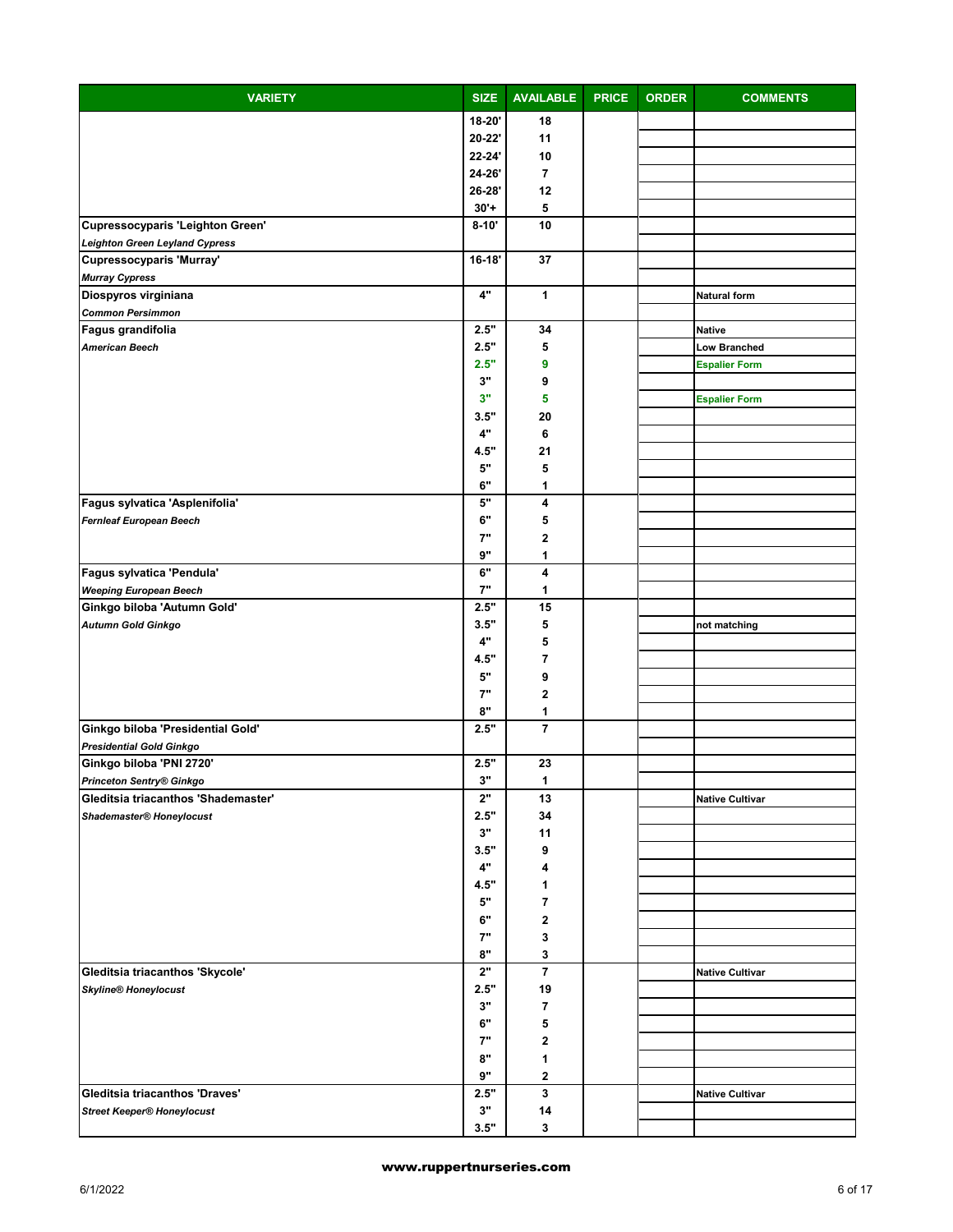| <b>VARIETY</b>                                    | <b>SIZE</b>  | <b>AVAILABLE</b>        | <b>PRICE</b> | <b>ORDER</b> | <b>COMMENTS</b>                                  |
|---------------------------------------------------|--------------|-------------------------|--------------|--------------|--------------------------------------------------|
| <b>Gymnocladus dioicus</b>                        | $2.5"$       | 2                       |              |              | <b>Native</b>                                    |
| <b>Kentucky Coffee Tree</b>                       | 3"           | 8                       |              |              |                                                  |
|                                                   | 3.5"         | 11                      |              |              |                                                  |
|                                                   | 4"           | 11                      |              |              |                                                  |
|                                                   | 4.5"         | 3                       |              |              |                                                  |
|                                                   | 5"           | 4                       |              |              |                                                  |
| Gymnocladus dioicus - 3S                          | $10 - 12'$   | 3                       |              |              |                                                  |
| <b>Multi-Stem Kentucky Coffee Tree</b>            | $12 - 14'$   | 12                      |              |              |                                                  |
|                                                   | $14 - 16'$   | 1                       |              |              |                                                  |
|                                                   | $16 - 18'$   | $\overline{\mathbf{r}}$ |              |              |                                                  |
|                                                   | 18-20'       | 5                       |              |              |                                                  |
| Gymnocladus dioicus 'Espresso-JFS'                | 2.5"         | 60                      |              |              | <b>Native Cultivar</b>                           |
| Espresso™ Kentucky Coffee Tree                    | 3"           | 146                     |              |              |                                                  |
|                                                   | 3.5"         | 25                      |              |              |                                                  |
|                                                   | 4"           | 4                       |              |              |                                                  |
|                                                   | 4.5"         | 8                       |              |              |                                                  |
|                                                   | 5"           | 7                       |              |              |                                                  |
|                                                   | 6"           | 3<br>5                  |              |              |                                                  |
| Hamamelis x intermedia 'Arnold Promise'           | 2.5"<br>3"   | 12                      |              |              | <b>Tree form</b><br><b>Tree form</b>             |
| <b>Arnold Promise Witch Hazel</b>                 | 3.5"         | 3                       |              |              |                                                  |
| Hydrangea paniculata 'Tardiva'                    | <b>Hvy</b>   | 14                      |              |              | <b>Tree form</b><br>Approximately 2.5-3" caliper |
| Tardiva Tree Form Hydrangea                       | <b>XHvy</b>  | 9                       |              |              | Approximately 3" + caliper                       |
| Ilex opaca 'Satyr Hill'                           | $8 - 10'$    | 11                      |              |              |                                                  |
| <b>Satyr Hill American Holly</b>                  | $10 - 12'$   | 4                       |              |              |                                                  |
| Ilex verticillata Winter Red®                     | $4-5$        | 55                      |              |              |                                                  |
| <b>Winter Red® Winterberry</b>                    | $5-6$        | 7                       |              |              |                                                  |
|                                                   | $5 - 6'$     | 5                       |              |              | <b>Espalier Form</b>                             |
|                                                   | $6 - 7'$     | 8                       |              |              |                                                  |
|                                                   | $6 - 7'$     | $\overline{\mathbf{2}}$ |              |              | <b>Espalier Form</b>                             |
| Ilex x koe. 'Yule Brite'                          | $8 - 10'$    | 15                      |              |              |                                                  |
| <b>Yule Brite Holly</b>                           | $10 - 12'$   | 11                      |              |              |                                                  |
|                                                   | 12-14'       | 3                       |              |              |                                                  |
| Ilex x aquipernyi 'Meschick'                      | $8 - 10'$    | 8                       |              |              |                                                  |
| Dragon Lady® Holly                                | $10 - 12'$   | 4                       |              |              |                                                  |
|                                                   | $12 - 14'$   | 4                       |              |              |                                                  |
| Ilex x 'Nellie R. Stevens'                        | $8 - 10'$    | $\mathbf 2$             |              |              |                                                  |
| <b>Nellie Stevens Holly</b>                       | $8 - 10'$    | 3                       |              |              | <b>Espalier Form</b>                             |
|                                                   | $10-12'$     | 3                       |              |              |                                                  |
|                                                   | $12 - 14'$   | 1                       |              |              |                                                  |
| Juniperus virginiana                              | $5-6'$       | 5                       |              |              | <b>Native</b>                                    |
| <b>Eastern Red Cedar</b>                          | $6 - 7'$     | 6                       |              |              |                                                  |
| "Native evergreen with beautiful blue berries!"   | $7 - 8'$     | 4                       |              |              |                                                  |
|                                                   | $8 - 10'$    | 9                       |              |              |                                                  |
|                                                   | $10-12'$     | 3                       |              |              |                                                  |
|                                                   | $12 - 14'$   | 3                       |              |              |                                                  |
|                                                   | $14 - 16'$   | 5                       |              |              |                                                  |
|                                                   | $16 - 18'$   | 1                       |              |              |                                                  |
| Koelreuteria paniculata<br><b>Goldenrain Tree</b> | $2.5"$<br>3" | $\overline{7}$<br>14    |              |              |                                                  |
|                                                   | 3.5"         | 39                      |              |              | not matching                                     |
|                                                   | 4.5"         | 1                       |              |              | not matching                                     |
|                                                   | 5"           | 5                       |              |              |                                                  |
|                                                   | 6"           | 1                       |              |              |                                                  |
|                                                   | 7"           | 3                       |              |              |                                                  |
|                                                   | 9"           | 2                       |              |              |                                                  |
| Ligustrum ovafolium                               | $4 - 5'$     | 25                      |              |              |                                                  |
| California privet                                 | $5-6'$       | 51                      |              |              |                                                  |
|                                                   | $6 - 7'$     | 9                       |              |              |                                                  |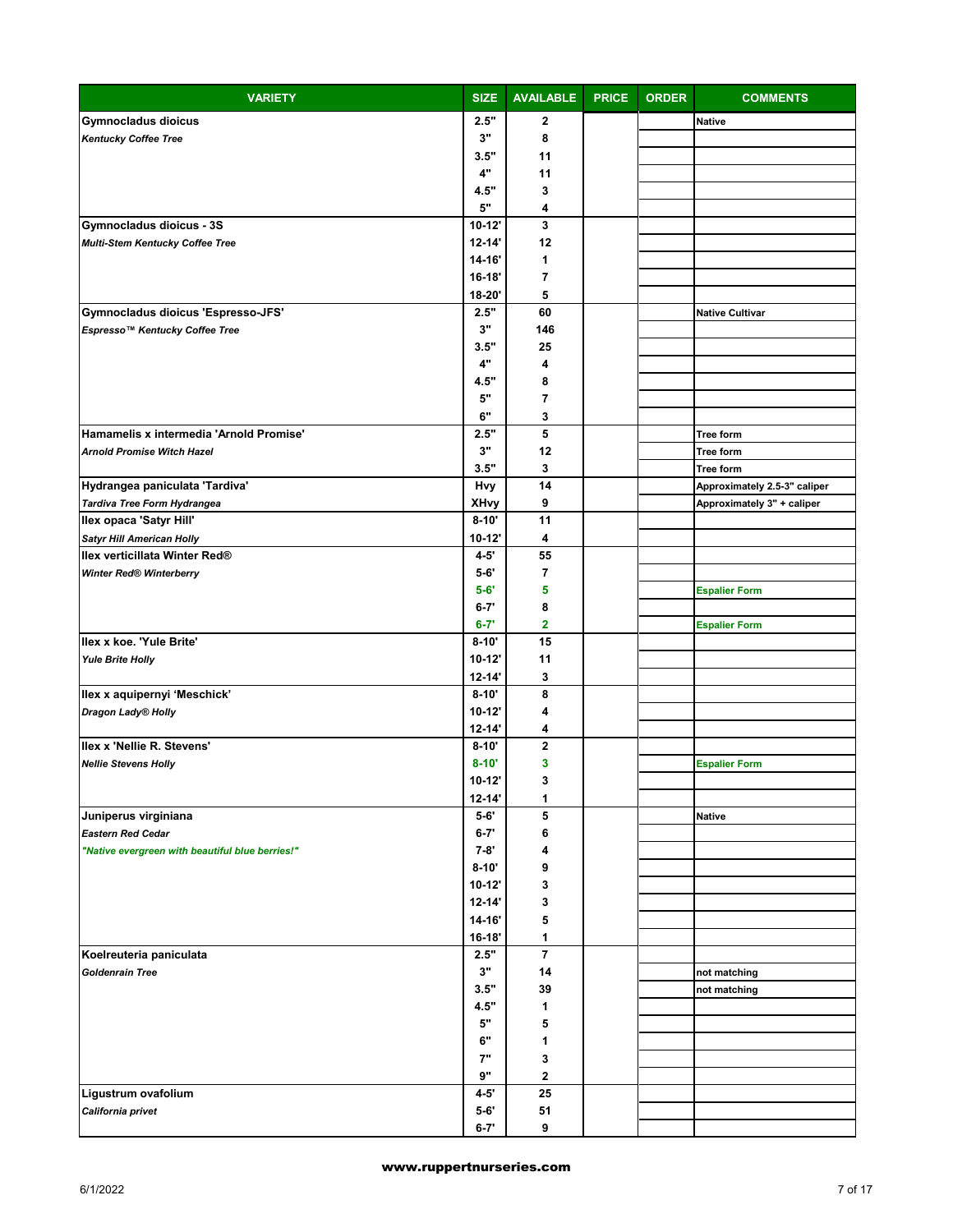| <b>VARIETY</b>                                                 | <b>SIZE</b>            | <b>AVAILABLE</b>         | <b>PRICE</b> | <b>ORDER</b> | <b>COMMENTS</b>                 |
|----------------------------------------------------------------|------------------------|--------------------------|--------------|--------------|---------------------------------|
|                                                                | $7-8$                  | 13                       |              |              |                                 |
|                                                                | $8 - 10'$              | $\overline{7}$           |              |              |                                 |
|                                                                | $10 - 12'$             | 1                        |              |              |                                 |
| Liquidambar styraciflua                                        | 5"                     | 1                        |              |              | <b>Native</b>                   |
| Sweetgum                                                       | 6"                     | 4                        |              |              |                                 |
|                                                                | 7"                     | 5                        |              |              |                                 |
|                                                                | 8"                     | 1                        |              |              |                                 |
|                                                                | 9"                     | 2                        |              |              |                                 |
|                                                                | 10"                    | 1                        |              |              |                                 |
| Liquidambar styraciflua 'Ward'                                 | 8"                     | 3                        |              |              | <b>Native Cultivar</b>          |
| Cherokee™ Sweetgum                                             | 11"                    | $\mathbf 2$              |              |              |                                 |
| "Nearly seedless variety"<br>Liquidambar styraciflua 'Hapdell' | 2.5"                   | 5                        |              |              | <b>Native Cultivar/Seedless</b> |
| Happidaze® Sweetgum                                            | 3"                     | 5                        |              |              |                                 |
|                                                                | 3.5"                   | 8                        |              |              |                                 |
|                                                                | 4"                     | 4                        |              |              |                                 |
|                                                                | 4.5"                   | 3                        |              |              |                                 |
|                                                                | 5"                     | 4                        |              |              |                                 |
|                                                                | 6"                     | 9                        |              |              |                                 |
|                                                                | 7"                     | 4                        |              |              |                                 |
| Liquidambar styraciflua 'Rotundiloba'                          | 2.5"                   | 1                        |              |              | <b>Native Cultivar</b>          |
| Rotundiloba Sweetgum                                           | $3.5"$                 | 1                        |              |              |                                 |
|                                                                | 4"                     | 8                        |              |              |                                 |
|                                                                | 5"                     | 6                        |              |              |                                 |
|                                                                | 6"                     | $\overline{\mathbf{r}}$  |              |              |                                 |
|                                                                | 7"                     | 2                        |              |              |                                 |
| Liquidambar styraciflua 'Slender Silhouette'                   | 3"                     | 1                        |              |              | <b>Native Cultivar</b>          |
| <b>Slender Silhouette Sweetgum</b>                             | 3.5"                   | $\mathbf 2$              |              |              |                                 |
|                                                                | 4"                     | 3                        |              |              |                                 |
| Liquidambar styraciflua 'Worplesdon'                           | 6"                     | $\mathbf 2$              |              |              | <b>Native Cultivar</b>          |
| <b>Worplesdon Sweetgum</b>                                     | 7"                     | 14                       |              |              |                                 |
|                                                                | 8"                     | 8                        |              |              |                                 |
|                                                                | 9"                     | 11                       |              |              |                                 |
|                                                                | 10"                    | $\overline{\phantom{a}}$ |              |              |                                 |
| Liriodendron tulipifera                                        | 2.5"<br>3"             | 25<br>19                 |              |              | <b>Native</b>                   |
| <b>Tulip Poplar</b>                                            | 3.5"                   | 9                        |              |              |                                 |
|                                                                | 4"                     | 23                       |              |              |                                 |
|                                                                | 4.5"                   | 23                       |              |              |                                 |
|                                                                | 5"                     | 25                       |              |              |                                 |
|                                                                | 6"                     | 28                       |              |              |                                 |
|                                                                | 7"                     | 12                       |              |              |                                 |
|                                                                | 8"                     | 5                        |              |              |                                 |
|                                                                | 9"                     | 13                       |              |              |                                 |
|                                                                | 10"                    | 1                        |              |              |                                 |
|                                                                | 12"                    | $\mathbf 2$              |              |              |                                 |
|                                                                | 13"                    | 1                        |              |              |                                 |
| Liriodendron tulipifera 'Arnold'                               | $2.5"$                 | 10                       |              |              | Columnar                        |
| <b>Arnold Tulip Tree</b>                                       |                        |                          |              |              |                                 |
| <b>Maackia amurensis</b>                                       | 7"                     | 1                        |              |              |                                 |
| Amur maackia                                                   | 10"                    | 1                        |              |              |                                 |
| Magnolia 'Leonard Messel'                                      | $8 - 10'$              | 12                       |              |              |                                 |
| <b>Leonard Messel Magnolia</b>                                 | $10-12'$               | 13                       |              |              |                                 |
| "Flowers are purple and white!"                                | $12 - 14'$             | 10                       |              |              |                                 |
|                                                                | 14-16'                 | 13                       |              |              |                                 |
| Magnolia stellata 'Centennial'                                 | $8 - 10'$              | 1                        |              |              |                                 |
| <b>Centennial Star Magnolia</b>                                | $10-12'$<br>$14 - 16'$ | 3<br>1                   |              |              |                                 |
|                                                                | $18 - 20'$             | 1                        |              |              |                                 |
|                                                                |                        |                          |              |              |                                 |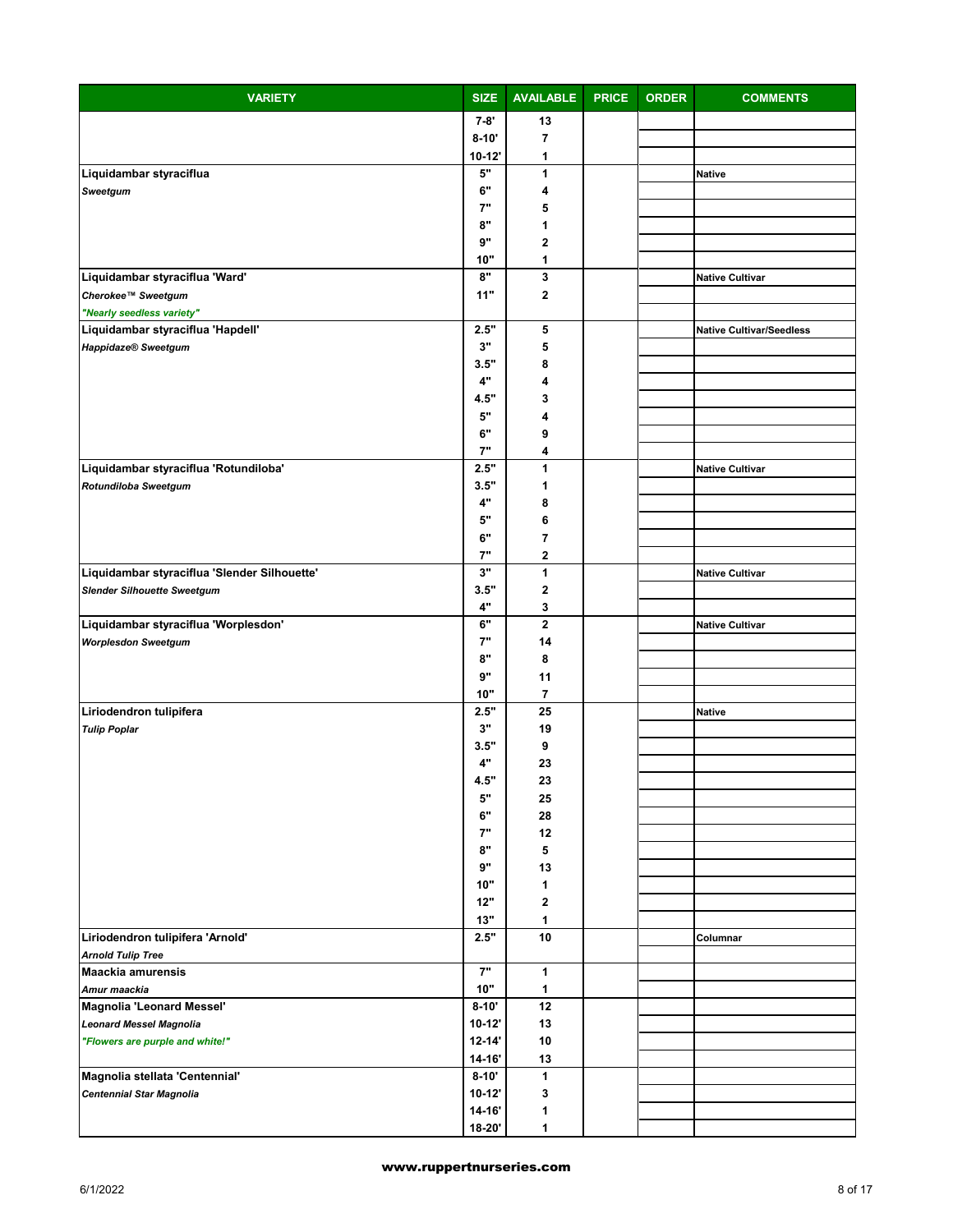| <b>VARIETY</b>                                           | <b>SIZE</b>  | <b>AVAILABLE</b> | <b>PRICE</b> | <b>ORDER</b> | <b>COMMENTS</b>                                              |
|----------------------------------------------------------|--------------|------------------|--------------|--------------|--------------------------------------------------------------|
|                                                          | 20-22'       | 2                |              |              |                                                              |
| Magnolia stellata 'Royal Star'                           | $5 - 6'$     | 1                |              |              | <b>Espalier Form</b>                                         |
| Royal Star Magnolia                                      | $6 - 7'$     | 1                |              |              | <b>Espalier Form</b>                                         |
|                                                          | $8 - 10'$    | 1                |              |              |                                                              |
| Magnolia x 'Ann'                                         | $8 - 10'$    | 5                |              |              |                                                              |
| Ann Magnolia                                             | $10 - 12'$   | 1                |              |              |                                                              |
| Magnolia x loe. 'Merrill'                                | $8 - 10'$    | 16               |              |              |                                                              |
| <b>Merrill Magnolia</b>                                  | $10 - 12'$   | $\mathbf{2}$     |              |              |                                                              |
| <b>Malus 'Adams'</b>                                     | 2"           | 27               |              |              |                                                              |
| <b>Adams Crabapple</b>                                   | 2.5"         | 12               |              |              |                                                              |
| "Plentiful pink flowers produce attractive red berries!" | 3.5"         | 3                |              |              |                                                              |
|                                                          | 4"           | 3                |              |              |                                                              |
|                                                          | 4.5"         | 5                |              |              |                                                              |
|                                                          | 5"           | 4                |              |              |                                                              |
|                                                          | 6"           | 4                |              |              |                                                              |
|                                                          | 7"           | $\overline{2}$   |              |              |                                                              |
| <b>Malus 'Centzam'</b>                                   | 3.5"<br>4"   | 11               |              |              |                                                              |
| <b>Centurion® Crabapple</b>                              |              | 13               |              |              |                                                              |
|                                                          | 4.5"<br>5"   | 5<br>4           |              |              |                                                              |
| <b>Malus 'Coralcole'</b>                                 | Reg          | 31               |              |              |                                                              |
| Coralburst <sup>®</sup> Crabapple                        | <b>Hvy</b>   | 53               |              |              | Approximately 2-2.5" caliper<br>Approximately 2.5-3" caliper |
|                                                          | <b>XHvy</b>  | 21               |              |              | Approximately 3-3.5" caliper                                 |
|                                                          | <b>XXHvy</b> | 3                |              |              | Approximately 3.5-4" caliper                                 |
| <b>Malus domestica 'Cortland'</b>                        | 2"           | 5                |              |              | <b>Espalier Form</b>                                         |
| <b>Espaliered Cortland Apple Tree</b>                    | 2.5"         | 1                |              |              | <b>Espalier Form</b>                                         |
|                                                          | 3"           | 14               |              |              | <b>Espalier Form</b>                                         |
| Malus domestica 'Yellow Delicious'                       | 3"           | 14               |              |              | <b>Espalier Form</b>                                         |
| <b>Espaliered Yellow Delicious Apple Tree</b>            | 3"           | 1                |              |              | <b>Cross Espalier Form</b>                                   |
| <b>Malus 'Donald Wyman'</b>                              | 2"           | 27               |              |              |                                                              |
| <b>Donald Wyman Crabapple</b>                            | 2.5"         | 8                |              |              |                                                              |
|                                                          | 3"           | 4                |              |              |                                                              |
|                                                          | 4"           | 5                |              |              |                                                              |
|                                                          | 5"           | 1                |              |              |                                                              |
| <b>Malus floribunda</b>                                  | 7"           | 1                |              |              |                                                              |
| Japanese Flowering Crabapple                             |              |                  |              |              |                                                              |
| <b>Malus 'Lollizam'</b>                                  | Reg          | 28               |              |              | Approximately 2-2.5" caliper                                 |
| Lollipop® Crabapple                                      | Hvy          | 29               |              |              | Approximately 2.5-3" caliper                                 |
|                                                          | <b>XHvy</b>  | 44               |              |              | Approximately 3-3.5" + caliper                               |
|                                                          | <b>XXHvy</b> | 1                |              |              | Approximately 3.5-4" + caliper                               |
| <b>Malus 'Prairiefire'</b>                               | 4"           | 1                |              |              |                                                              |
| <b>Prairiefire Crabapple</b>                             | 4.5"         | 4                |              |              |                                                              |
| "Pink flowers and reddish foliage"                       | $5"$         | 1                |              |              |                                                              |
| <b>Malus 'Prairiefire'</b>                               | $8 - 10'$    | 20               |              |              |                                                              |
| Multi-stem Prairiefire Crabapple                         |              |                  |              |              |                                                              |
| Malus 'JFS-KW5'                                          | 2"<br>2.5"   | 12<br>12         |              |              |                                                              |
| Royal Raindrops® Crabapple                               | 3"           | 48               |              |              |                                                              |
| "Purple leaves. Attractive Crabapple!"                   | 3"           | 1                |              |              | <b>Espalier Form</b>                                         |
|                                                          | 3.5"         | 14               |              |              |                                                              |
|                                                          | $4.5"$       | 2                |              |              |                                                              |
| <b>Malus 'Spring Snow'</b>                               | 3"           | 2                |              |              | don't match                                                  |
| <b>Spring Snow Crabapple</b>                             | 3.5"         | 3                |              |              |                                                              |
| "Fruitless variety with white flowers"                   | 4"           | 7                |              |              |                                                              |
|                                                          | 4.5"         | 1                |              |              |                                                              |
|                                                          | 5"           | 3                |              |              |                                                              |
|                                                          | 6"           | 3                |              |              |                                                              |
|                                                          | 7"           | 2                |              |              |                                                              |
|                                                          | 8"           | 1                |              |              |                                                              |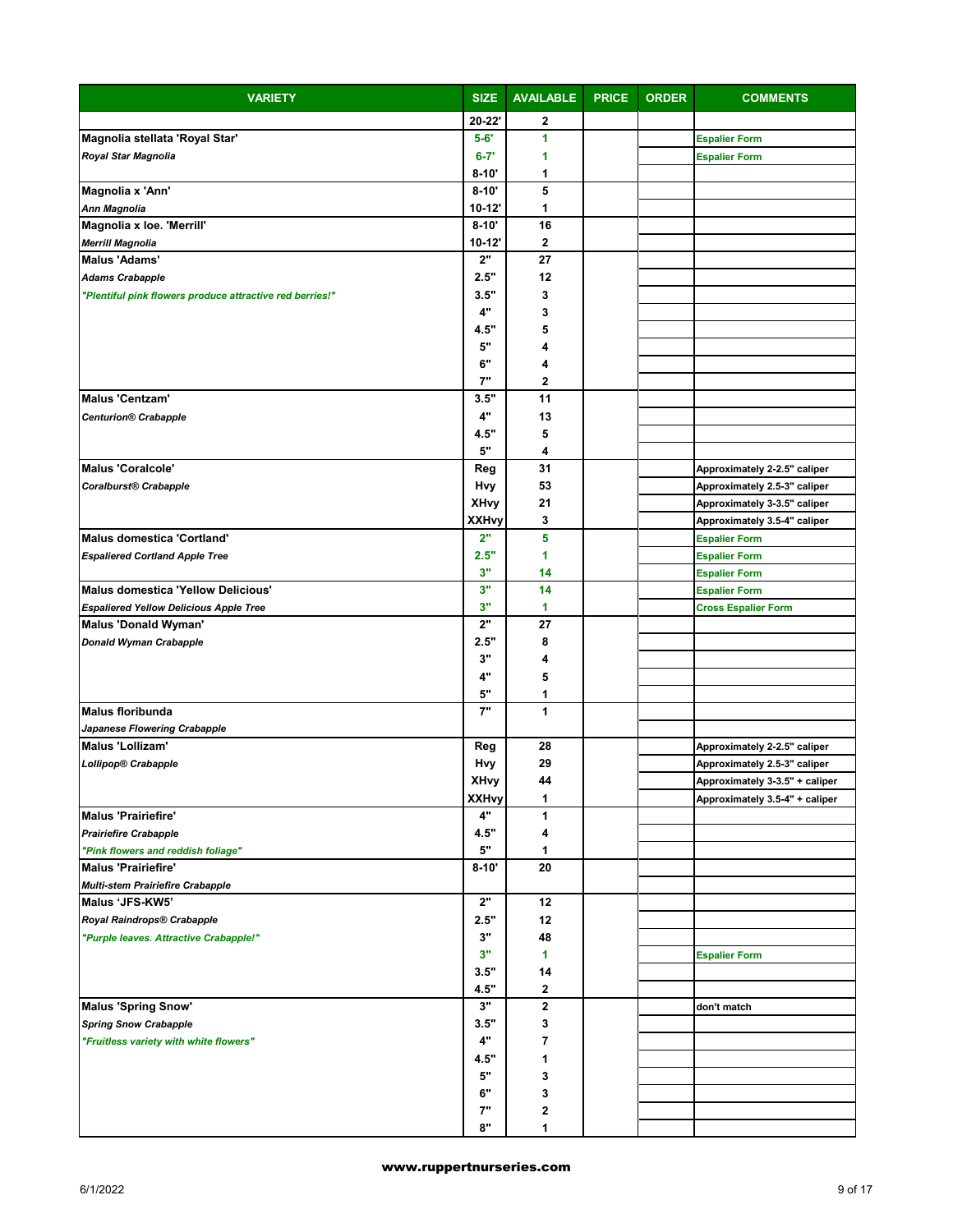| <b>VARIETY</b>                           | <b>SIZE</b>        | <b>AVAILABLE</b>        | <b>PRICE</b> | <b>ORDER</b> | <b>COMMENTS</b>      |
|------------------------------------------|--------------------|-------------------------|--------------|--------------|----------------------|
|                                          | 9"                 | 2                       |              |              |                      |
|                                          | 10"                | $\mathbf 2$             |              |              |                      |
| Malus x zumi 'Calocarpa'                 | 4"                 | $\mathbf 2$             |              |              |                      |
| Zumi Crabapple                           | 4.5"               | $\overline{\mathbf{2}}$ |              |              |                      |
| "Red buds giving way to white flowers"   | $5"$               | 2                       |              |              |                      |
|                                          | 6"                 | 5                       |              |              |                      |
|                                          | 7"                 | 8                       |              |              |                      |
| Metasequoia glyptostroboides             | $16-18'$           | 9                       |              |              |                      |
| Dawn Redwood                             | 18-20'             | 8                       |              |              |                      |
| Nyssa sylvatica                          | 3"                 | 1                       |              |              | <b>Native</b>        |
| <b>Black Gum</b>                         | 4"                 | 3                       |              |              |                      |
|                                          | 4.5"               | $\mathbf 2$             |              |              |                      |
|                                          | 6"                 | 5                       |              |              |                      |
| Ostrya virginiana                        | 2"                 | 1                       |              |              | <b>Native</b>        |
| American Hophornbeam                     | 3.5"               | 1                       |              |              |                      |
|                                          | 4.5"               | 1                       |              |              |                      |
| Parrotia persica                         | 4.5"               | 8                       |              |              | <b>Boxed Form</b>    |
| Persian Ironwood                         | 5"                 | $\mathbf 2$             |              |              |                      |
| "Excellent choice for a single specimen" | 5"                 | 5                       |              |              | <b>Boxed Form</b>    |
|                                          | 6"                 | 12                      |              |              |                      |
|                                          | 7"                 | 6                       |              |              |                      |
| Parrotia persica 'Igne's Ruby Vase'      | 2"                 | 8                       |              |              |                      |
| Ruby Vase® Parrotia                      | 2.5"               | $\mathbf 2$             |              |              |                      |
|                                          | 3"                 | 5                       |              |              |                      |
|                                          | 3.5"               | 1                       |              |              |                      |
|                                          | 4"                 | 3                       |              |              |                      |
|                                          | 4.5"               | 18                      |              |              |                      |
|                                          | $5"$               | 11                      |              |              |                      |
|                                          | 6"                 | 3                       |              |              |                      |
| Picea abies                              | $12 - 14'$         | 14                      |              |              |                      |
| <b>Norway Spruce</b>                     | $14 - 16'$         | 8                       |              |              |                      |
|                                          | $16-18'$           | 27                      |              |              |                      |
|                                          | 18-20'             | 22                      |              |              |                      |
|                                          | 20-22'             | 9                       |              |              |                      |
|                                          | 22-24              | 3                       |              |              |                      |
|                                          | 24-26'             | 13                      |              |              |                      |
|                                          | 26-28'             | 5                       |              |              |                      |
|                                          | 28-30'<br>$30-32'$ | 4                       |              |              |                      |
|                                          | 32-34'             | 10                      |              |              |                      |
|                                          | 34-36'             | 9<br>1                  |              |              |                      |
| Picea abies 'Pendula'                    | $8 - 10'$          | 4                       |              |              |                      |
| <b>Weeping Norway Spruce</b>             |                    |                         |              |              |                      |
| Pinus densiflora 'Umbraculifera'         | $8 - 10'$          | 4                       |              |              |                      |
| <b>Dwarf Japanese Red Pine</b>           |                    |                         |              |              |                      |
| Platanus occidentalis                    | $5"$               | $\mathbf 2$             |              |              | <b>Native</b>        |
| <b>American Sycamore</b>                 | 6"                 | 1                       |              |              |                      |
|                                          | 7"                 | 3                       |              |              |                      |
| Platanus x acerifolia 'Bloodgood'        | 2.5"               | 96                      |              |              |                      |
| <b>Bloodgood London Planetree</b>        | 3"                 | 26                      |              |              |                      |
|                                          | 3"                 | 6                       |              |              | <b>Umbrella Form</b> |
|                                          | 3.5"               | 41                      |              |              |                      |
|                                          | 3.5"               | 6                       |              |              | <b>Pleach Form</b>   |
|                                          | 4"                 | 17                      |              |              |                      |
|                                          | 4.5"               | 6                       |              |              |                      |
|                                          | $5"$               | 9                       |              |              |                      |
|                                          | 6"                 | 6                       |              |              |                      |
|                                          | 7"                 | 5                       |              |              |                      |
|                                          | 8"                 | 12                      |              |              |                      |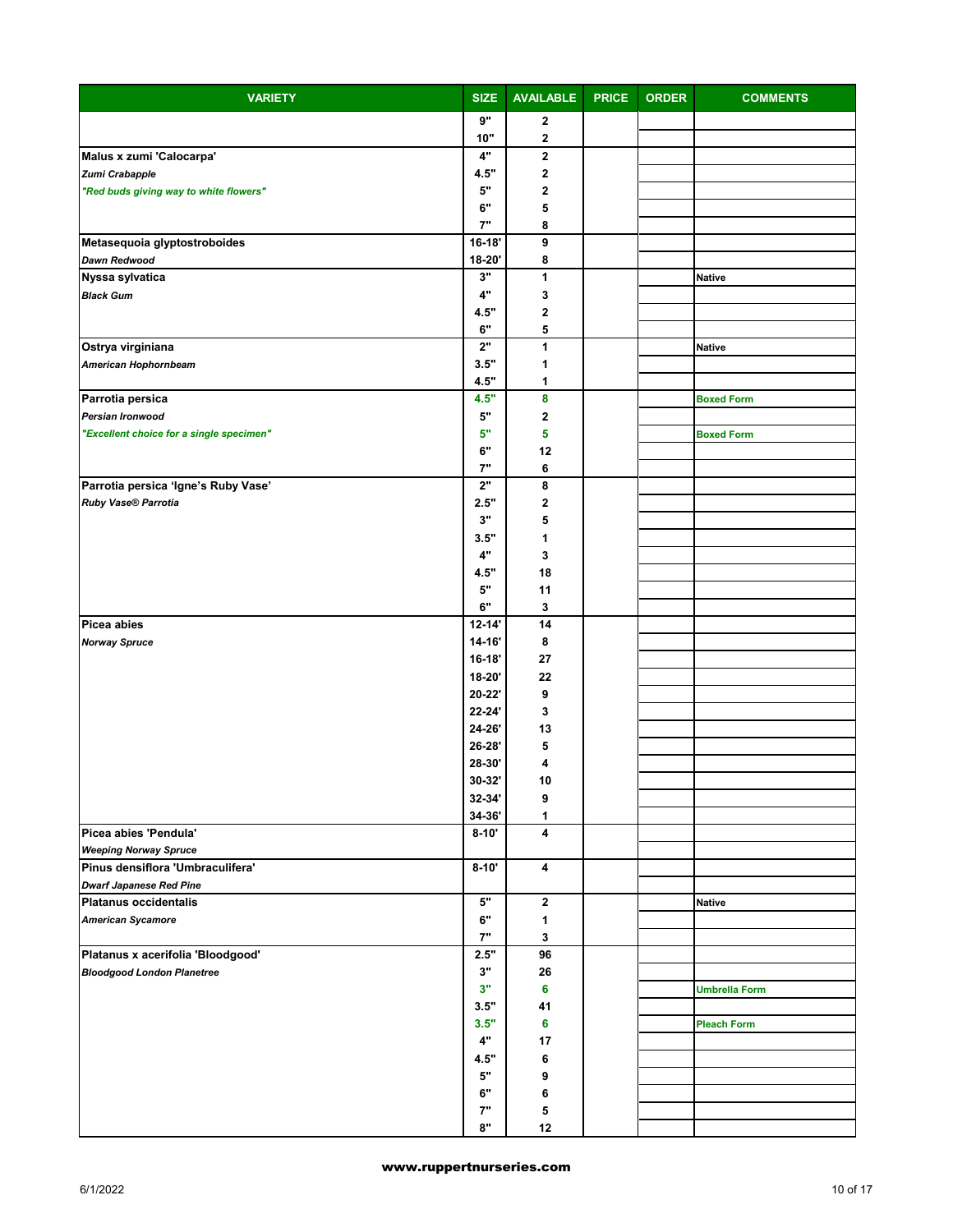| <b>VARIETY</b>                                                           | <b>SIZE</b>  | <b>AVAILABLE</b>        | <b>PRICE</b> | <b>ORDER</b> | <b>COMMENTS</b>    |
|--------------------------------------------------------------------------|--------------|-------------------------|--------------|--------------|--------------------|
|                                                                          | 9"           | 6                       |              |              |                    |
|                                                                          | 10"          | 4                       |              |              |                    |
| Platanus x acerifolia 'Bloodgood' - 3S                                   | $12 - 14'$   | $\mathbf 2$             |              |              |                    |
| Multi-Stem Bloodgood London Planetree                                    | $14 - 16'$   | 9                       |              |              |                    |
|                                                                          | $16-18'$     | 7                       |              |              |                    |
|                                                                          | 20-22'       | 1                       |              |              |                    |
| Platanus x acerifolia 'Columbia'                                         | 5"           | 1                       |              |              | <b>Pleach Form</b> |
| Columbia London Planetree                                                |              |                         |              |              |                    |
| Platanus x acerifolia 'Morton Circle'                                    | 2.5"         | 144                     |              |              |                    |
| <b>Exclamation!® Planetree</b>                                           | 3"           | 67                      |              |              |                    |
| "This variety of London Plane is known for its ability to grow straight" | 3.5"<br>4"   | 40<br>3                 |              |              |                    |
|                                                                          | 4.5"         | 9                       |              |              |                    |
|                                                                          | $5"$         | 6                       |              |              |                    |
| Prunus campanulata 'Okame'                                               | 2"           | 20                      |              |              |                    |
| <b>Okame Cherry</b>                                                      | 2.5"         | 9                       |              |              |                    |
|                                                                          | 3"           | 14                      |              |              |                    |
|                                                                          | 3.5"         | 22                      |              |              |                    |
|                                                                          | 4"           | 38                      |              |              |                    |
|                                                                          | 4.5"         | 17                      |              |              |                    |
|                                                                          | $5"$         | 11                      |              |              |                    |
|                                                                          | 6"           | 3                       |              |              |                    |
|                                                                          | 7"           | 1                       |              |              |                    |
|                                                                          | 8"           | 6                       |              |              |                    |
|                                                                          | 9"           | 7                       |              |              |                    |
|                                                                          | 10"          | 3                       |              |              |                    |
| Prunus cerasifera 'Thundercloud'                                         | 6"           | 3                       |              |              |                    |
| <b>Purple Leaf Plum</b>                                                  | 7"           | 5                       |              |              |                    |
| "Purple leaves make for a unique flowering plum!"                        | 8"           | 6                       |              |              |                    |
| Prunus sargentii 'Columnaris'                                            | 6"           | 4                       |              |              |                    |
| <b>Columnar Flowering Cherry</b>                                         | 7"           | 8                       |              |              |                    |
|                                                                          | 8"           | 9                       |              |              |                    |
|                                                                          | 9"           | 5                       |              |              |                    |
| Prunus serrulata 'Kwanzan'                                               | 2"           | 10                      |              |              |                    |
| <b>Kwanzan Flowering Cherry</b>                                          | 2.5"         | 6                       |              |              |                    |
| "This cherry is last to flower with large, pink, double blooms"          | 3"<br>$3.5"$ | 24<br>9                 |              |              |                    |
|                                                                          | 4"           | 9                       |              |              |                    |
|                                                                          | 4.5"         | 4                       |              |              |                    |
|                                                                          | 5"           | 8                       |              |              |                    |
|                                                                          | 6"           | 4                       |              |              |                    |
|                                                                          | 7"           | 4                       |              |              |                    |
|                                                                          | 8"           | $\overline{\mathbf{2}}$ |              |              |                    |
|                                                                          | 9"           | 3                       |              |              |                    |
|                                                                          | 10"          | $\overline{7}$          |              |              |                    |
|                                                                          | 11"          | 3                       |              |              |                    |
|                                                                          | 12"          | 4                       |              |              |                    |
|                                                                          | 13"          | $\mathbf{2}$            |              |              |                    |
| Prunus subhirtella x sargentii 'Accolade'                                | 2.5"         | 10                      |              |              |                    |
| <b>Accolade Flowering Cherry</b>                                         | 3"           | 4                       |              |              |                    |
|                                                                          | 3.5"         | 5                       |              |              |                    |
| Prunus subhirtella 'Autumnalis'                                          | 2"           | 6                       |              |              |                    |
| <b>Autumnalis Flowering Cherry</b>                                       | 2.5"         | 25                      |              |              |                    |
| "This cherry flowers in both the spring and fall"                        | 3"           | 29                      |              |              |                    |
|                                                                          | 3.5"         | 6                       |              |              |                    |
|                                                                          | 4"           | 21                      |              |              |                    |
|                                                                          | 4.5"         | 35                      |              |              |                    |
|                                                                          | $5"$         | 22                      |              |              |                    |
|                                                                          | 6"           | 3                       |              |              |                    |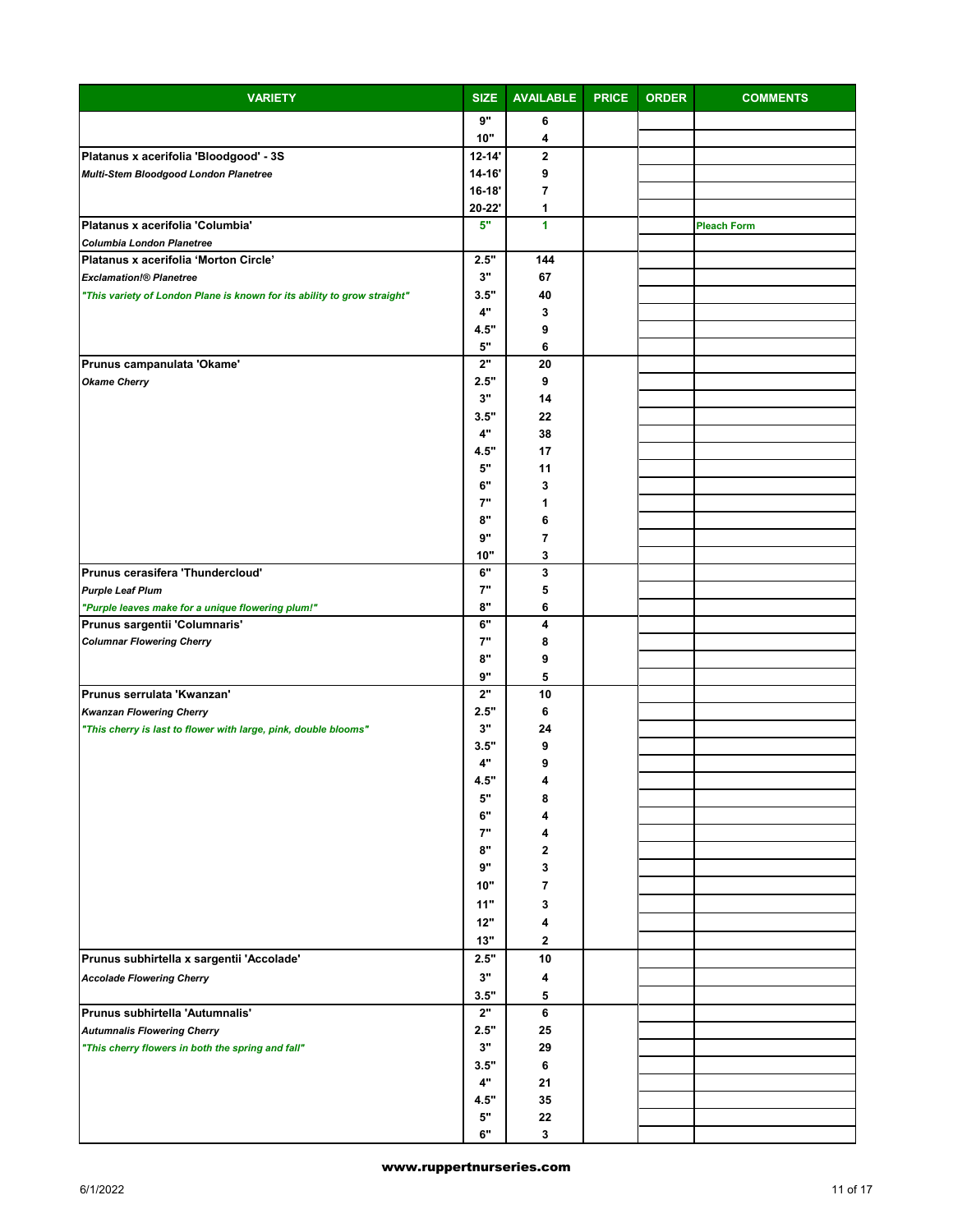| <b>VARIETY</b>                                               | <b>SIZE</b> | <b>AVAILABLE</b>    | <b>PRICE</b> | <b>ORDER</b> | <b>COMMENTS</b> |
|--------------------------------------------------------------|-------------|---------------------|--------------|--------------|-----------------|
|                                                              | 7"          | 9                   |              |              |                 |
|                                                              | 8"          | $\overline{7}$      |              |              |                 |
|                                                              | 9"          | 4                   |              |              |                 |
| Prunus subhirtella 'Pendula'                                 | 5"          | $\mathbf{2}$        |              |              |                 |
| <b>Weeping Flowering Cherry</b>                              |             |                     |              |              |                 |
| "Grafted"                                                    |             |                     |              |              |                 |
| Prunus x yedoensis 'Akebono'                                 | 2.5"        | 1                   |              |              |                 |
| <b>Akebono Flowering Cherry</b>                              | 3.5"<br>4"  | $\overline{7}$<br>5 |              |              |                 |
|                                                              | 4.5"        | 5                   |              |              |                 |
|                                                              | 5"          | $\mathbf{2}$        |              |              |                 |
| Prunus x 'Snofozam'                                          | 2"          | 20                  |              |              |                 |
| Snow Fountains® Flowering Cherry                             | 2.5"        | 5                   |              |              |                 |
|                                                              | 3"          | 19                  |              |              |                 |
|                                                              | 3.5"        | 1                   |              |              |                 |
| Prunus x yedoensis                                           | 2"          | $\mathbf 2$         |              |              |                 |
| <b>Yoshino Flowering Cherry</b>                              | 2.5"        | 4                   |              |              |                 |
| "White flowering variety found on DC Tidal Basin"            | 3"          | 5                   |              |              |                 |
|                                                              | 3.5"        | 18                  |              |              | not matching    |
|                                                              | 4"          | 45                  |              |              |                 |
|                                                              | 4.5"        | 36                  |              |              |                 |
|                                                              | 5"<br>6"    | 27<br>6             |              |              |                 |
|                                                              | 8"          | 1                   |              |              |                 |
|                                                              | 11"         | 3                   |              |              |                 |
| Pyrus calleryana 'Aristocrat'                                | $2.5"$      | 15                  |              |              |                 |
| Aristocrat® Flowering Pear                                   | 3"          | 54                  |              |              |                 |
|                                                              | 3.5"        | 5                   |              |              |                 |
|                                                              | 4.5"        | 21                  |              |              |                 |
|                                                              | 8"          | 3                   |              |              |                 |
|                                                              | 9"          | 1                   |              |              |                 |
|                                                              | $10"$       | 12                  |              |              |                 |
| Pyrus calleryana 'Glen's Form'                               | 2"          | 11                  |              |              |                 |
| <b>Chanticleer® Flowering Pear</b>                           | 2.5"        | 9                   |              |              |                 |
|                                                              | 3"          | 25                  |              |              |                 |
|                                                              | 3.5"<br>4"  | 10                  |              |              |                 |
|                                                              | 4.5"        | 9<br>15             |              |              |                 |
|                                                              | 5"          | 7                   |              |              |                 |
|                                                              | 9"          | 1                   |              |              |                 |
|                                                              | 10"         | $\mathbf 2$         |              |              |                 |
| Quercus acutissima                                           | 2.5"        | 29                  |              |              |                 |
| Sawtooth Oak                                                 | 3"          | 21                  |              |              |                 |
| "Develops into a huge specimen. Interesting serrated leaves" | 3.5"        | 12                  |              |              |                 |
|                                                              | 4"          | 26                  |              |              |                 |
|                                                              | 4.5"        | 19                  |              |              |                 |
|                                                              | 5"          | 22                  |              |              |                 |
|                                                              | 6"          | 10                  |              |              |                 |
|                                                              | 11"         | 4                   |              |              |                 |
|                                                              | 12"         | 3                   |              |              |                 |
| Quercus alba                                                 | 13"<br>2.5" | 5<br>8              |              |              | <b>Native</b>   |
| <b>White Oak</b>                                             | $3"$        | 4                   |              |              |                 |
| Quercus bicolor                                              | 2.5"        | 45                  |              |              | <b>Native</b>   |
| Swamp White Oak                                              | 3"          | 26                  |              |              |                 |
| "Tolerant of wet conditions, great peeling bark"             | 3.5"        | 9                   |              |              |                 |
|                                                              | 4"          | 4                   |              |              |                 |
|                                                              | 4.5"        | 3                   |              |              |                 |
|                                                              | $5"$        | $\overline{7}$      |              |              |                 |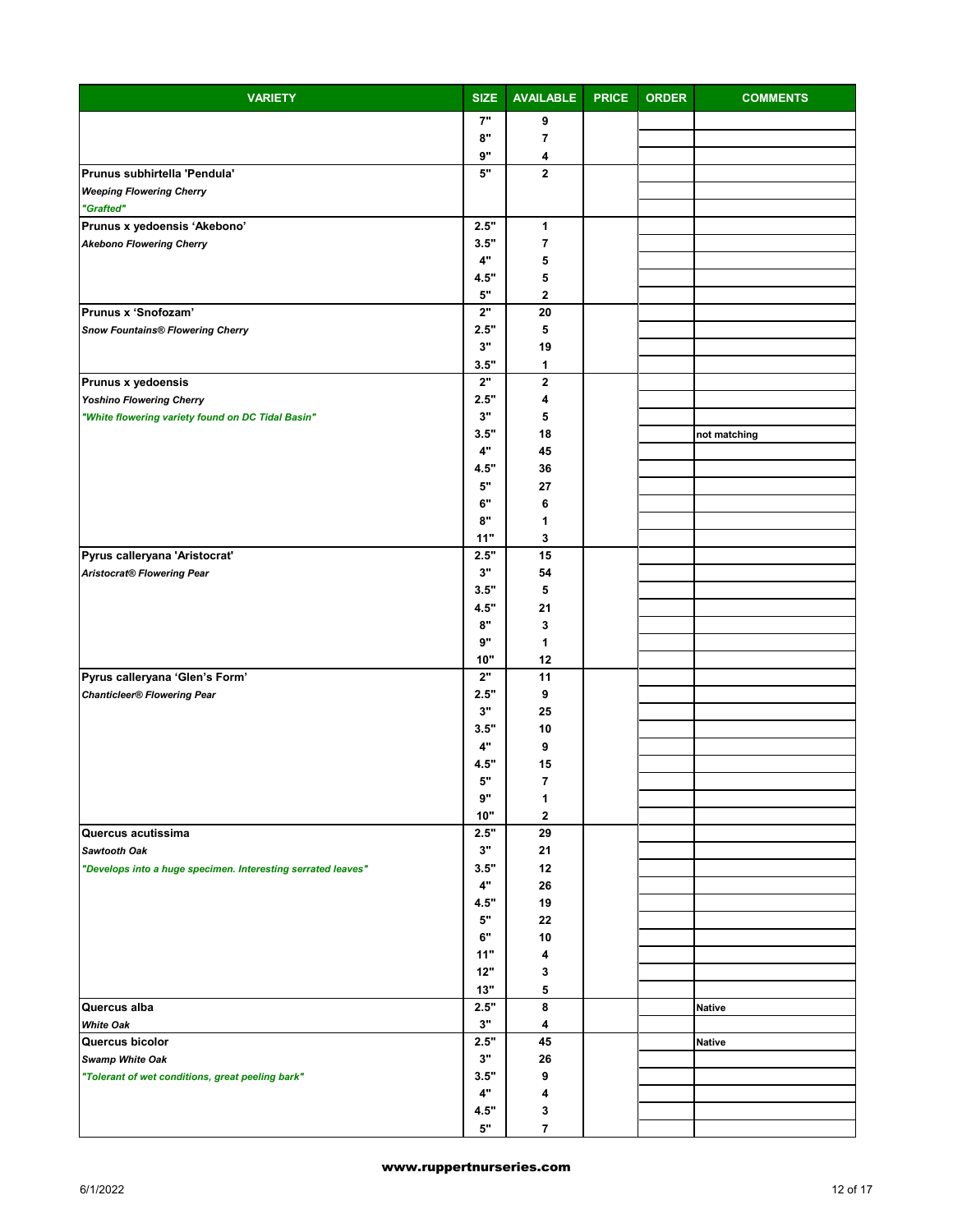| <b>VARIETY</b>                                               | <b>SIZE</b>    | <b>AVAILABLE</b>           | <b>PRICE</b> | <b>ORDER</b> | <b>COMMENTS</b>        |
|--------------------------------------------------------------|----------------|----------------------------|--------------|--------------|------------------------|
|                                                              | 6"             | 1                          |              |              |                        |
|                                                              | 7"             | $\mathbf 2$                |              |              |                        |
|                                                              | 10"            | 1                          |              |              |                        |
| Quercus coccinea                                             | 2.5"           | 33                         |              |              | <b>Native</b>          |
| <b>Scarlet Oak</b>                                           | 3"             | 53                         |              |              |                        |
|                                                              | 3.5"<br>4"     | 33<br>31                   |              |              |                        |
|                                                              | 4.5"           | 26                         |              |              |                        |
|                                                              | $5"$           | 4                          |              |              |                        |
|                                                              | 6"             | 6                          |              |              |                        |
|                                                              | 7"             | 5                          |              |              |                        |
|                                                              | 8"             | 5                          |              |              |                        |
| Quercus macrocarpa                                           | $2.5"$         | 40                         |              |              | <b>Native</b>          |
| <b>Bur Oak</b>                                               | 3"             | 23                         |              |              |                        |
|                                                              | 3.5"           | 4                          |              |              |                        |
|                                                              | 4"             | 3                          |              |              |                        |
|                                                              | 4.5"<br>$5"$   | 11<br>9                    |              |              |                        |
| Quercus nuttallii                                            | 10"            | $\mathbf{1}$               |              |              |                        |
| <b>Nutall Oak</b>                                            | 11"            | 2                          |              |              |                        |
|                                                              | 12"            | $\mathbf{1}$               |              |              |                        |
| Quercus palustris                                            | 2.5"           | 103                        |              |              | <b>Native</b>          |
| Pin Oak                                                      | $3"$           | 60                         |              |              |                        |
| "Horizontal branches provide year round interest!"           | 3.5"           | 60                         |              |              |                        |
|                                                              | 4"             | 87                         |              |              |                        |
|                                                              | 4.5"           | 16                         |              |              |                        |
|                                                              | $5"$           | 11                         |              |              |                        |
|                                                              | 6"<br>7"       | 18<br>26                   |              |              |                        |
|                                                              | 8"             | 25                         |              |              |                        |
|                                                              | 9"             | 10                         |              |              |                        |
|                                                              | $10"$          | 8                          |              |              |                        |
|                                                              | 11"            | 17                         |              |              |                        |
|                                                              | 12"            | 33                         |              |              |                        |
|                                                              | 13"            | 16                         |              |              |                        |
|                                                              | 14"            | 5                          |              |              |                        |
|                                                              | 15"            | 1                          |              |              |                        |
|                                                              | 16"            | 3                          |              |              |                        |
| Quercus palustris 'PWJR08'                                   | $2.5"$<br>$3"$ | ${\bf 24}$<br>$\mathbf{2}$ |              |              | <b>Native Cultivar</b> |
| Pacific Brilliance® Pin Oak<br>Quercus palustris 'Pringreen' | 7"             | 21                         |              |              |                        |
| Green Pillar® Pin Oak                                        |                |                            |              |              |                        |
| Quercus phellos                                              | 2.5"           | ${\bf 74}$                 |              |              | <b>Native</b>          |
| <b>Willow Oak</b>                                            | $3"$           | 97                         |              |              |                        |
|                                                              | $3.5"$         | 41                         |              |              |                        |
|                                                              | $4"$           | 21                         |              |              |                        |
|                                                              | 4.5"           | 31                         |              |              |                        |
|                                                              | 4.5"           | $\overline{7}$             |              |              | <b>Espalier Form</b>   |
|                                                              | $5"$<br>6"     | ${\bf 18}$<br>$13$         |              |              |                        |
|                                                              | $7"$           | ${\bf 10}$                 |              |              |                        |
|                                                              | 8"             | 3                          |              |              |                        |
|                                                              | $9"$           | 2                          |              |              |                        |
|                                                              | 10"            | 1                          |              |              |                        |
|                                                              | 12"            | 3                          |              |              |                        |
|                                                              | 13"            | 1                          |              |              |                        |
|                                                              | $14"$          | $\mathbf 2$                |              |              |                        |
|                                                              | $15"$          | $\mathbf 2$                |              |              |                        |
|                                                              | 16"            | $\mathbf{1}$               |              |              |                        |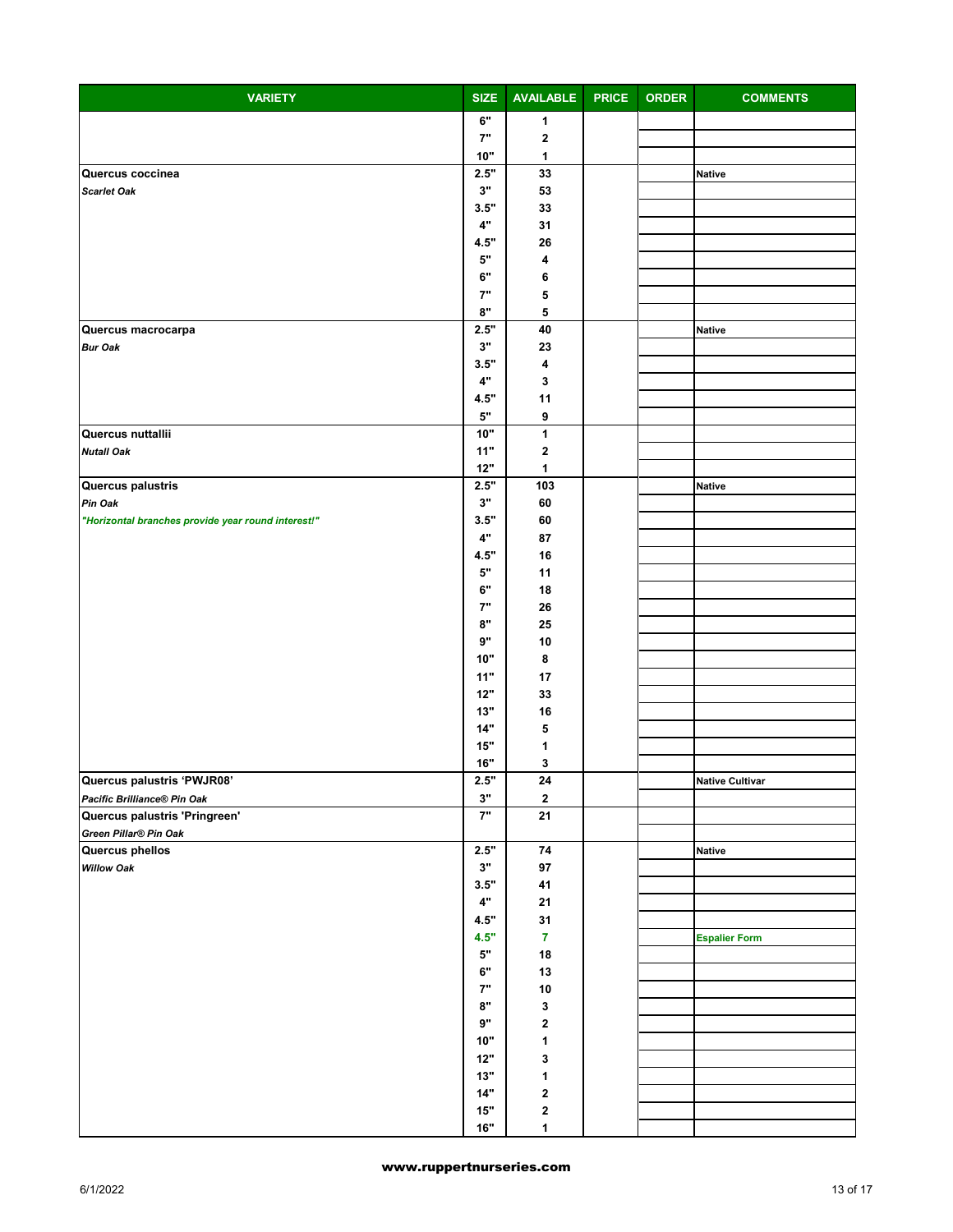| <b>VARIETY</b>                                                                   | <b>SIZE</b> | <b>AVAILABLE</b> | <b>PRICE</b> | <b>ORDER</b> | <b>COMMENTS</b>          |
|----------------------------------------------------------------------------------|-------------|------------------|--------------|--------------|--------------------------|
| Quercus phellos 'Hightower'                                                      | 11"         | 1                |              |              |                          |
| <b>Hightower Willow Oak</b>                                                      | 12"         | 7                |              |              |                          |
|                                                                                  | 13"         | 5                |              |              |                          |
|                                                                                  | 14"         | $\mathbf{2}$     |              |              |                          |
| Quercus robur 'Crimson Spire'                                                    | 4"          | 1                |              |              |                          |
| <b>Crimson Spire Oak</b>                                                         | 4.5"        | 2                |              |              |                          |
|                                                                                  | $5"$        | 3                |              |              |                          |
| Quercus robur x bicolor 'Long'                                                   | 2.5"        | $\overline{7}$   |              |              | branching heights vary   |
| Regal Prince® Oak                                                                | 3"          | 1                |              |              | branching heights vary   |
| "Interesting upright cross between Swamp White and English oak"                  | 3.5"        | 4                |              |              | branching heights vary   |
|                                                                                  | 4"<br>4.5"  | 1                |              |              |                          |
|                                                                                  | $5"$        | 3<br>5           |              |              |                          |
|                                                                                  | 5"          | 1                |              |              | <b>Espalier Form</b>     |
|                                                                                  | 6"          | 18               |              |              |                          |
|                                                                                  | 7"          | 18               |              |              |                          |
| Quercus rubra                                                                    | 2.5"        | $\overline{7}$   |              |              | Native; not all matching |
| <b>Red Oak</b>                                                                   | 3"          | 6                |              |              | not matching             |
|                                                                                  | 3.5"        | 31               |              |              | not matching             |
|                                                                                  | 4"          | 8                |              |              |                          |
|                                                                                  | 4.5"        | 8                |              |              |                          |
|                                                                                  | $5"$        | 11               |              |              | not matching             |
|                                                                                  | 6"          | $\mathbf 2$      |              |              |                          |
|                                                                                  | 7"          | 3                |              |              |                          |
|                                                                                  | 11"         | $\mathbf 2$      |              |              |                          |
|                                                                                  | 14"         | 3                |              |              |                          |
|                                                                                  | 15"         | 1                |              |              |                          |
| Salix alba 'Tristis'                                                             | 4.5"        | 6                |              |              |                          |
| <b>Golden Weeping Willow</b>                                                     | 5"          | 11               |              |              |                          |
| "Fast growing. Perfect for large, wet open areas"                                | 6"          | 16               |              |              |                          |
|                                                                                  | 8"          | 1                |              |              |                          |
|                                                                                  | 9"          | 1                |              |              |                          |
|                                                                                  | 10"         | 3                |              |              |                          |
|                                                                                  | 11"         | 3                |              |              |                          |
| Salix babylonica                                                                 | 3.5"        | 4                |              |              |                          |
| <b>Weeping Willow</b>                                                            | 4"<br>4.5"  | 5<br>8           |              |              |                          |
| "Fast growing. Perfect for large, wet open areas"<br>Syringa pekinensis 'DTR'124 | 5"          | 1                |              |              |                          |
| Summer Charm® Tree Lilac                                                         | 6"          | $\overline{2}$   |              |              |                          |
|                                                                                  | 7"          | 1                |              |              |                          |
|                                                                                  | 8"          | 3                |              |              |                          |
| Syringa reticulata 'Ivory Silk'                                                  | 2"          | 12               |              |              |                          |
| Ivory Silk® Japanese Tree Lilac                                                  | 2.5"        | 11               |              |              |                          |
| "Fragrant lilac flowers, great for single specimen, or street tree"              | 3"          | 10               |              |              |                          |
|                                                                                  | 3.5"        | 19               |              |              |                          |
|                                                                                  | 4"          | 9                |              |              |                          |
|                                                                                  | 4.5"        | $\overline{7}$   |              |              |                          |
|                                                                                  | $5"$        | 4                |              |              |                          |
|                                                                                  | 6"          | $\mathbf 2$      |              |              |                          |
| <b>Taxodium distichum</b>                                                        | $8 - 10'$   | 8                |              |              | <b>Native</b>            |
| <b>Bald Cypress</b>                                                              | $10-12'$    | 13               |              |              |                          |
| "Fast growing, often develops "knees" around base"                               | $12 - 14'$  | 11               |              |              |                          |
|                                                                                  | 14-16'      | 4                |              |              |                          |
|                                                                                  | $16-18'$    | 6                |              |              |                          |
|                                                                                  | 18-20'      | $\mathbf 2$      |              |              |                          |
|                                                                                  | 20-22'      | 14               |              |              |                          |
|                                                                                  | 24-26'      | 1                |              |              |                          |
|                                                                                  | 26-28'      | 1                |              |              |                          |
|                                                                                  | $30'+$      | 4                |              |              |                          |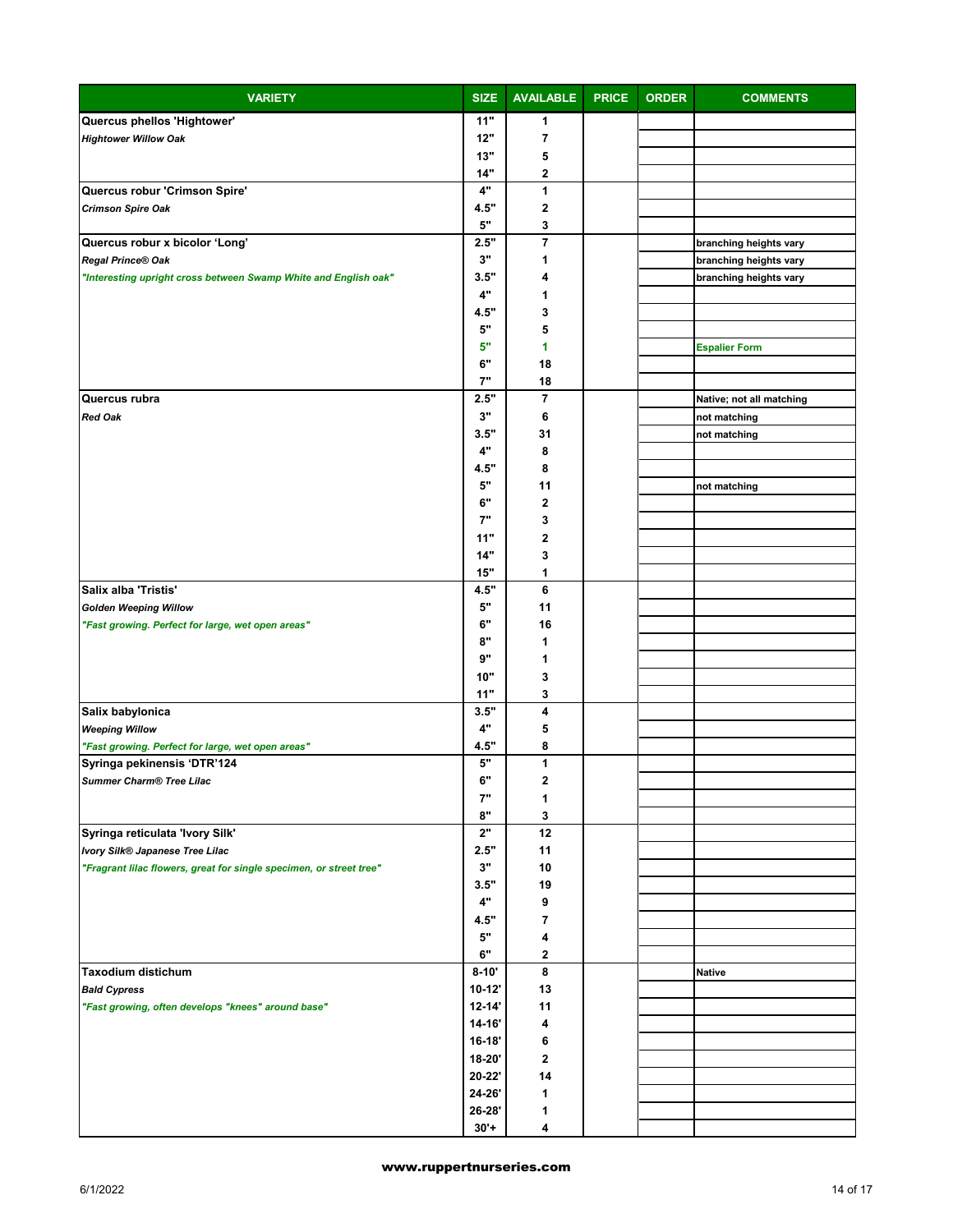| <b>VARIETY</b>                                                       | <b>SIZE</b>  | <b>AVAILABLE</b>    | <b>PRICE</b> | <b>ORDER</b> | <b>COMMENTS</b>               |
|----------------------------------------------------------------------|--------------|---------------------|--------------|--------------|-------------------------------|
| Thuja occidentalis 'Smaragd'                                         | 18-20'       | 13                  |              |              | <b>Native Cultivar</b>        |
| Emerald Green™ Arborvitae                                            |              |                     |              |              |                               |
| Thuja plicata 'Green Giant'                                          | $8 - 10'$    | 29                  |              |              |                               |
| <b>Green Giant Arborvitae</b>                                        | $10 - 12'$   | 29                  |              |              |                               |
| "Fast growing, more deer resistant than Emerald Green"               | $12 - 14'$   | 22                  |              |              |                               |
|                                                                      | 14-16'       | 13                  |              |              |                               |
|                                                                      | 26-28'       | 5                   |              |              |                               |
|                                                                      | 28-30'       | 4                   |              |              |                               |
|                                                                      | $30' +$      | 15                  |              |              |                               |
| Tilia americana 'McKSentry'                                          | 2.5"         | 18                  |              |              | Native Cultivar; not matching |
| American Sentry® Linden                                              | 3"           | 19                  |              |              |                               |
| Tilia cordata 'Greenspire'                                           | 3.5"         | $\overline{7}$      |              |              |                               |
| Greenspire® Linden                                                   | 4"           | $\overline{7}$      |              |              |                               |
|                                                                      | 9"           | 7                   |              |              |                               |
|                                                                      | 10"          | 5                   |              |              |                               |
| Tilia tomentosa 'Sterling Silver'                                    | 2.5"<br>3"   | 19                  |              |              |                               |
| <b>Silver Linden</b>                                                 | 3.5"         | 16<br>21            |              |              |                               |
| "Resistant to Japanese Beetles"                                      | 4"           | 4                   |              |              |                               |
|                                                                      | 5"           | 2                   |              |              |                               |
|                                                                      | 6"           | 6                   |              |              |                               |
|                                                                      | 7"           | 6                   |              |              |                               |
|                                                                      | 8"           |                     |              |              |                               |
|                                                                      | 9"           | 10                  |              |              |                               |
|                                                                      |              | 8                   |              |              |                               |
|                                                                      | 10"          | $\mathbf 2$         |              |              |                               |
| Tilia x euchlora 'Redmond'                                           | 11"          | 3<br>$\overline{2}$ |              |              |                               |
|                                                                      | 2.5"<br>3"   |                     |              |              | <b>Native Cultivar</b>        |
| <b>Redmond Linden</b>                                                | 3.5"         | 11<br>5             |              |              |                               |
|                                                                      | 4"           | 4                   |              |              |                               |
|                                                                      | 4.5"         | 1                   |              |              |                               |
|                                                                      | $5"$         | 1                   |              |              |                               |
|                                                                      | 6"           | 1                   |              |              |                               |
|                                                                      | 7"           | 13                  |              |              |                               |
| <b>Tsuga canadensis</b>                                              | $12 - 14'$   | 1                   |              |              | <b>Native</b>                 |
| <b>Canadian Hemlock</b>                                              | $14 - 16'$   | 5                   |              |              |                               |
| "Shade tolerant"                                                     | $16-18'$     | $\overline{7}$      |              |              |                               |
|                                                                      | 18-20'       | 10                  |              |              |                               |
|                                                                      | 20-22'       | 3                   |              |              |                               |
| Ulmus americana 'Jefferson'                                          | 2.5"         | 40                  |              |              | <b>Native Cultivar</b>        |
| Jefferson American Elm                                               | 3"           | 16                  |              |              |                               |
| "Somewhat upright variety with more uniformity in youth than others" | 3.5"         | 8                   |              |              |                               |
|                                                                      | 4"           | $\overline{7}$      |              |              |                               |
|                                                                      | 4.5"         | 8                   |              |              |                               |
|                                                                      | $5"$         | 6                   |              |              |                               |
|                                                                      | 6"           | 3                   |              |              |                               |
|                                                                      | 7"           | 1                   |              |              |                               |
| Ulmus americana 'Princeton'                                          | 2.5"         | 39                  |              |              | <b>Native Cultivar</b>        |
| <b>Princeton American Elm</b>                                        | 3"           | 46                  |              |              |                               |
| "Fast growing"                                                       | 3.5"         | 27                  |              |              |                               |
|                                                                      | 3.5"         | 5                   |              |              | <b>Espalier Form</b>          |
|                                                                      | 4"           | 14                  |              |              |                               |
|                                                                      | 4"           | 5                   |              |              | <b>Espalier Form</b>          |
|                                                                      | 4.5"<br>4.5" | 8                   |              |              |                               |
|                                                                      | 5"           | 5<br>$\overline{7}$ |              |              | <b>Espalier Form</b>          |
|                                                                      | 6"           | 6                   |              |              |                               |
|                                                                      | 7"           | 4                   |              |              |                               |
|                                                                      | 8"           | 5                   |              |              |                               |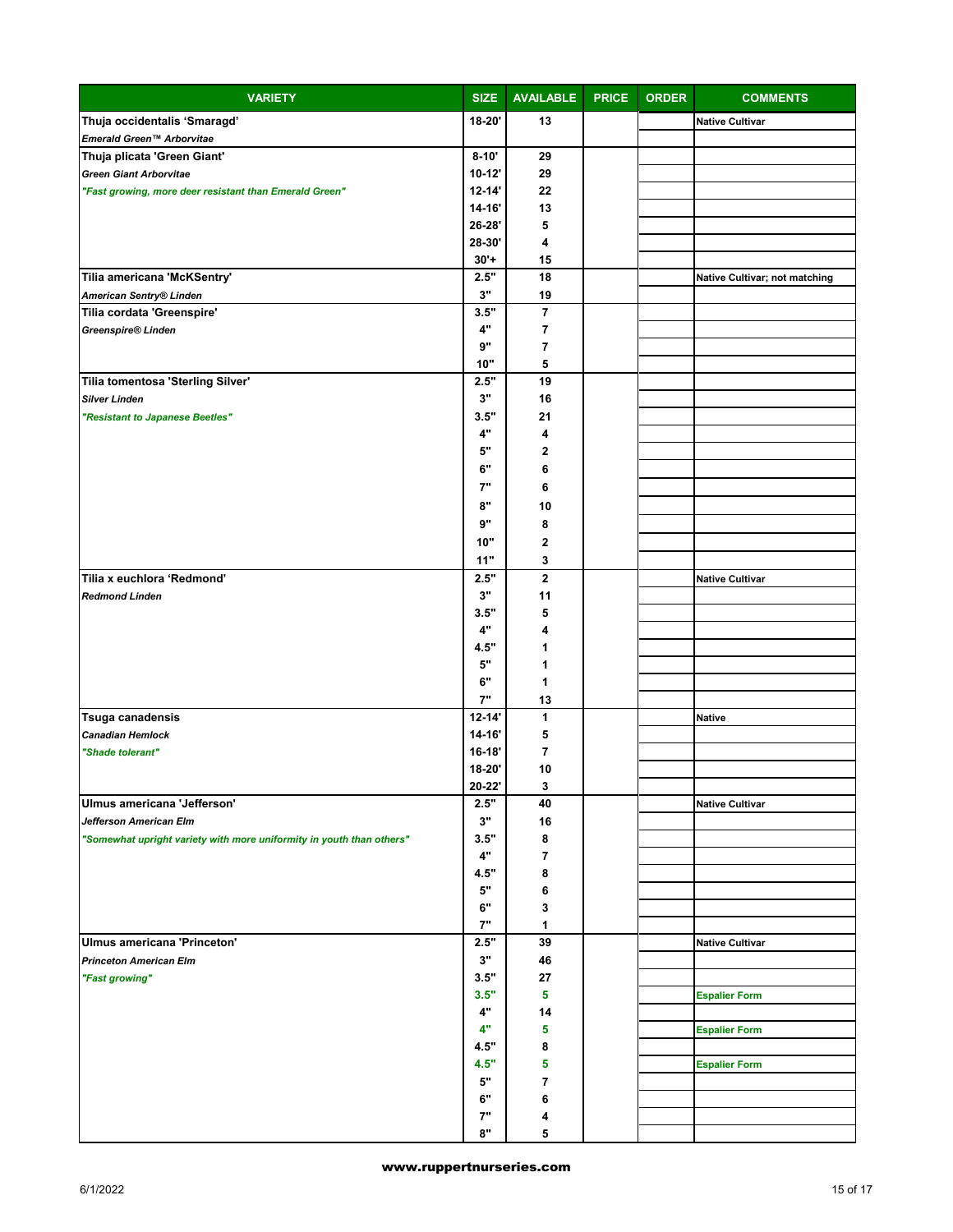| <b>VARIETY</b>                                                                  | <b>SIZE</b>        | <b>AVAILABLE</b>         | <b>PRICE</b> | <b>ORDER</b> | <b>COMMENTS</b>                        |
|---------------------------------------------------------------------------------|--------------------|--------------------------|--------------|--------------|----------------------------------------|
|                                                                                 | 9"                 | 3                        |              |              |                                        |
|                                                                                 | 10"                | $\overline{\phantom{a}}$ |              |              |                                        |
|                                                                                 | 11"                | 12                       |              |              |                                        |
|                                                                                 | 12"                | 1                        |              |              |                                        |
| Ulmus americana 'Valley Forge'                                                  | 2.5"               | 37                       |              |              | <b>Native Cultivar</b>                 |
| Valley Forge American Elm                                                       | 3"                 | 65                       |              |              |                                        |
| "Provides a traditional American Elm look as it ages"                           | 3.5"               | 40                       |              |              |                                        |
|                                                                                 | 4"                 | 11                       |              |              |                                        |
|                                                                                 | 4.5"               | 8                        |              |              |                                        |
|                                                                                 | 5"<br>6"           | $\mathbf 2$              |              |              |                                        |
|                                                                                 | 7"                 | 4<br>10                  |              |              |                                        |
| Ulmus parvifolia 'Allee'                                                        | 4.5"               | 1                        |              |              |                                        |
| <b>Allee® Lacebark Elm</b>                                                      | 6"                 | 1                        |              |              |                                        |
| Multi colored exfoliating bark on this one can't be beat!"                      | 7"                 | 1                        |              |              |                                        |
|                                                                                 | 8"                 | 1                        |              |              |                                        |
|                                                                                 | 9"                 | $\mathbf{2}$             |              |              |                                        |
| Ulmus parvifolia 'UPMTF'                                                        | 10"                | $\mathbf 2$              |              |              |                                        |
| <b>Bosque® Lacebark Elm</b>                                                     | 11"                | 5                        |              |              |                                        |
| "Upright and uniform with interesting bark"                                     |                    |                          |              |              |                                        |
| Ulmus parvifolia 'Dynasty'                                                      | 6"                 | 3                        |              |              |                                        |
| <b>Dynasty Elm</b>                                                              | 7"                 | $\overline{\mathbf{2}}$  |              |              |                                        |
|                                                                                 | 8"                 | 6                        |              |              |                                        |
|                                                                                 | 9"                 | 13                       |              |              |                                        |
|                                                                                 | 10"                | 17                       |              |              |                                        |
|                                                                                 | 11"                | 4                        |              |              |                                        |
| Ulmus parvifolia 'Everclear'                                                    | 12"<br>6"          | 1<br>$\mathbf{1}$        |              |              |                                        |
| <b>Everclear Chinese Elm</b>                                                    | 7"                 | $\overline{\mathbf{2}}$  |              |              |                                        |
|                                                                                 | 8"                 | 4                        |              |              |                                        |
| Ulmus parvifolia 'Patriot'                                                      | 9"                 | 6                        |              |              |                                        |
| <b>Patriot Elm</b>                                                              |                    |                          |              |              |                                        |
| <b>Ulmus 'Morton Glossy'</b>                                                    | 9"                 | 1                        |              |              |                                        |
| Triumph™ Elm                                                                    | 10"                | 4                        |              |              |                                        |
|                                                                                 | 12"                | $\mathbf{2}$             |              |              |                                        |
| Viburnum dentatum                                                               | $4-5$              | 14                       |              |              | <b>Native</b>                          |
| <b>Arrowwood Viburnum</b>                                                       | $6 - 7'$           | $\overline{\mathbf{2}}$  |              |              |                                        |
| Viburnum dentatum 'Synnestvedt'                                                 | $4-5$              | 45                       |              |              | <b>Native Cultivar</b>                 |
| Chicago Lustre® Viburnum                                                        | $5-6$<br>$6 - 7'$  | 19<br>9                  |              |              |                                        |
| Viburnum nudum 'Winterthur'                                                     | 4-5'               | 63                       |              |              | <b>Native Cultivar</b>                 |
| <b>Winterthur Viburnum</b>                                                      | $5-6$              | 23                       |              |              |                                        |
|                                                                                 | $6-7"$             | 26                       |              |              |                                        |
|                                                                                 | $7-8'$             | 15                       |              |              |                                        |
|                                                                                 | $8 - 10'$          | $\mathbf 2$              |              |              |                                        |
| Viburnum plicatum 'Mariesii'                                                    | $6 - 7$            | $\overline{\mathbf{4}}$  |              |              |                                        |
| Mariesii Viburnum                                                               |                    |                          |              |              |                                        |
| Viburnum 'Pragense'                                                             | 4-5'               | $\mathbf{2}$             |              |              |                                        |
| <b>Prauge Viburnum</b>                                                          | $5-6$              | 10                       |              |              |                                        |
|                                                                                 | $6 - 7'$           | 27                       |              |              |                                        |
|                                                                                 | $7 - 8'$           | 35                       |              |              |                                        |
|                                                                                 | $8 - 10'$<br>$4-5$ | 40<br>55                 |              |              |                                        |
| Viburnum rhytidophylloides 'Alleghany'<br><b>Alleghany Leatherleaf Viburnum</b> | $4 - 5'$           | 8                        |              |              | <b>Native Cultivar</b><br><b>Hedge</b> |
| "Tolerates some shade, semi-evergreen"                                          | $5-6'$             | 20                       |              |              |                                        |
|                                                                                 | $6 - 7'$           | 20                       |              |              |                                        |
|                                                                                 | $7-8'$             | 8                        |              |              |                                        |
|                                                                                 | $7 - 8'$           | 1                        |              |              | <b>Espalier</b>                        |
|                                                                                 | $8 - 10'$          | 20                       |              |              |                                        |